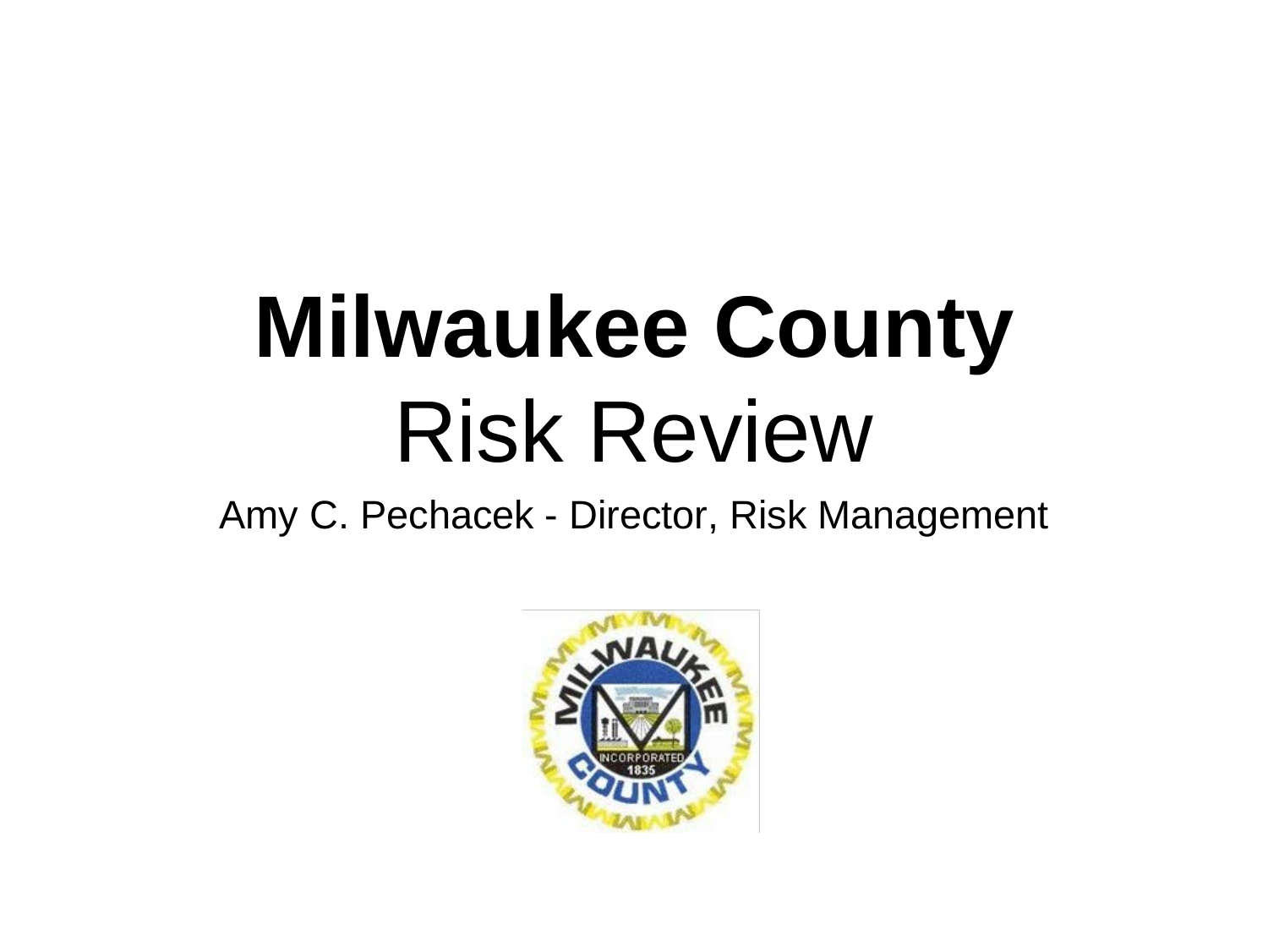# Principles of Risk Management

- 1. Identify exposures
- 2. Analyze losses
- 3. Develop plan to minimize
- 4. Monitor and adjust plan
	- Performance measures
		- a. Frequency of claims (#)
		- b. Severity of claims (cost)

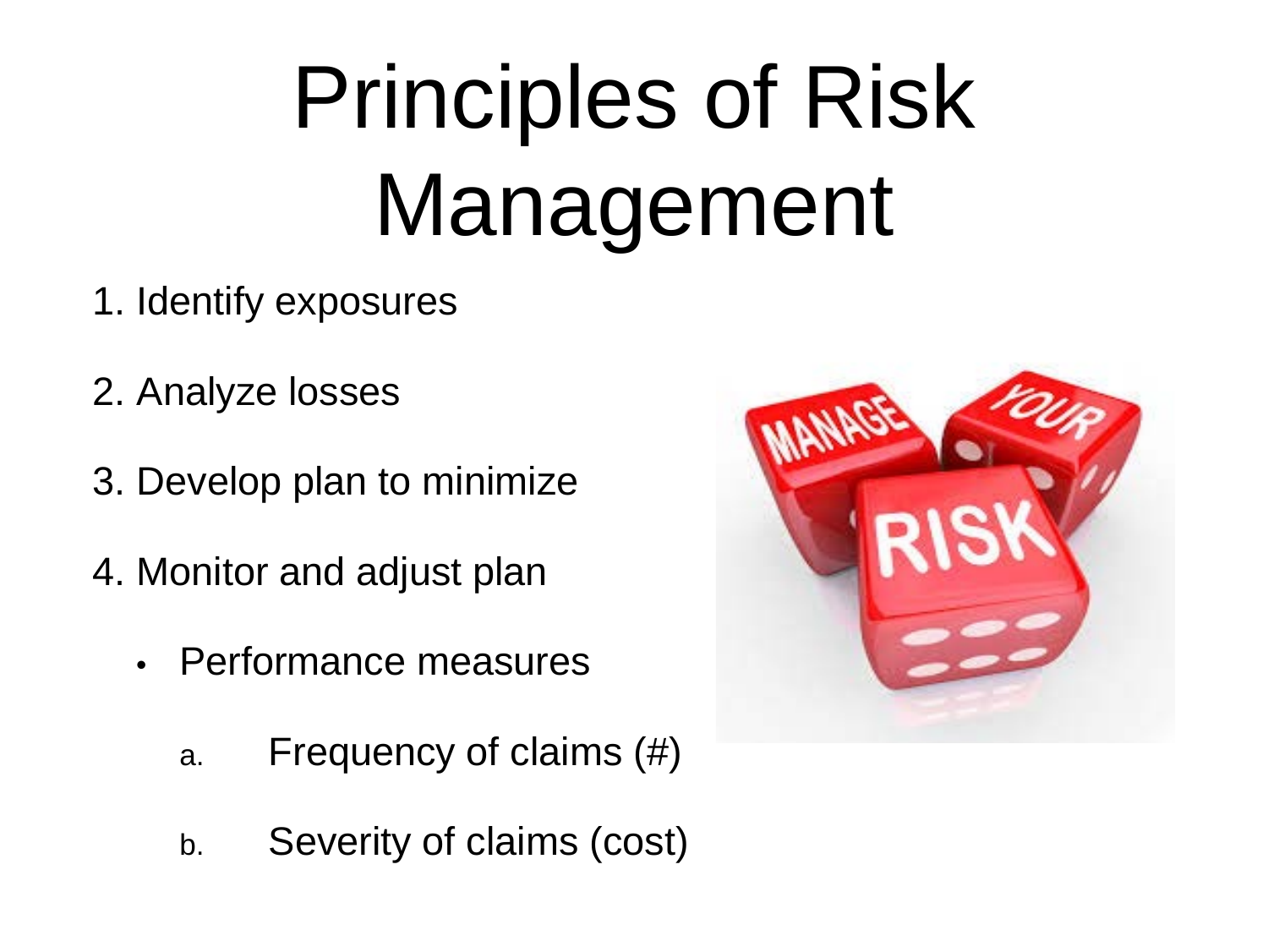# Workers' Compensation

- Statutory wage and medical benefits for individuals injured in the course and scope of their employment
- Milwaukee County has approx. 4,750 employees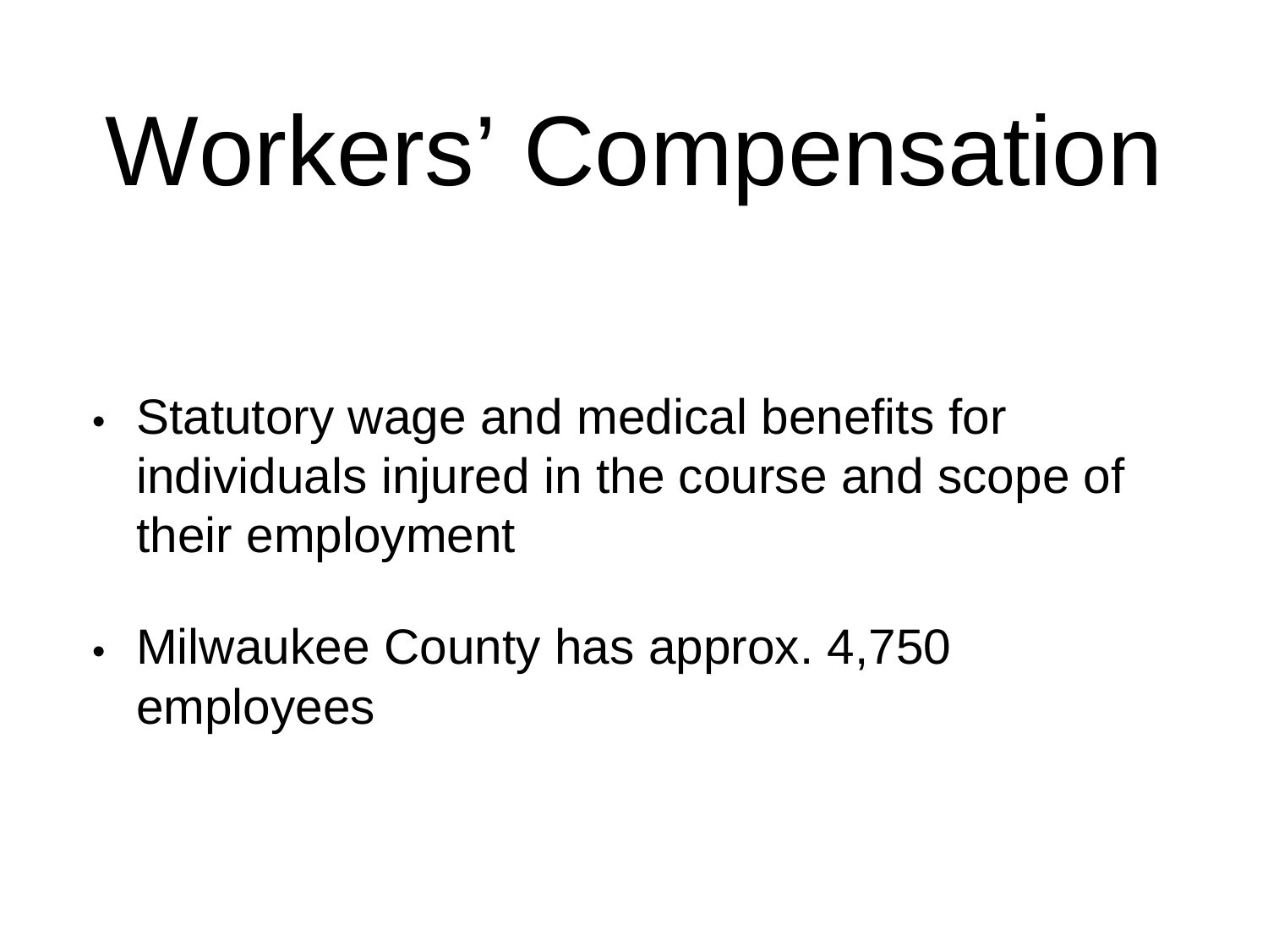# **Workers' Compensation** Claim Frequency

#### **Claim Frequency | 2010 - 2014**

|              | <b>Claim Count</b> |
|--------------|--------------------|
| 2010         | 538                |
| 2011         | 537                |
| 2012         | 636                |
| 2013         | 752                |
| 2014         | 598                |
| <b>TOTAL</b> | 3061               |



Harsh winter weather conditions in 2013 lead to an uptick in claims in all lines. Increased risk for travel conditions, snow & ice on premises, extended working hours.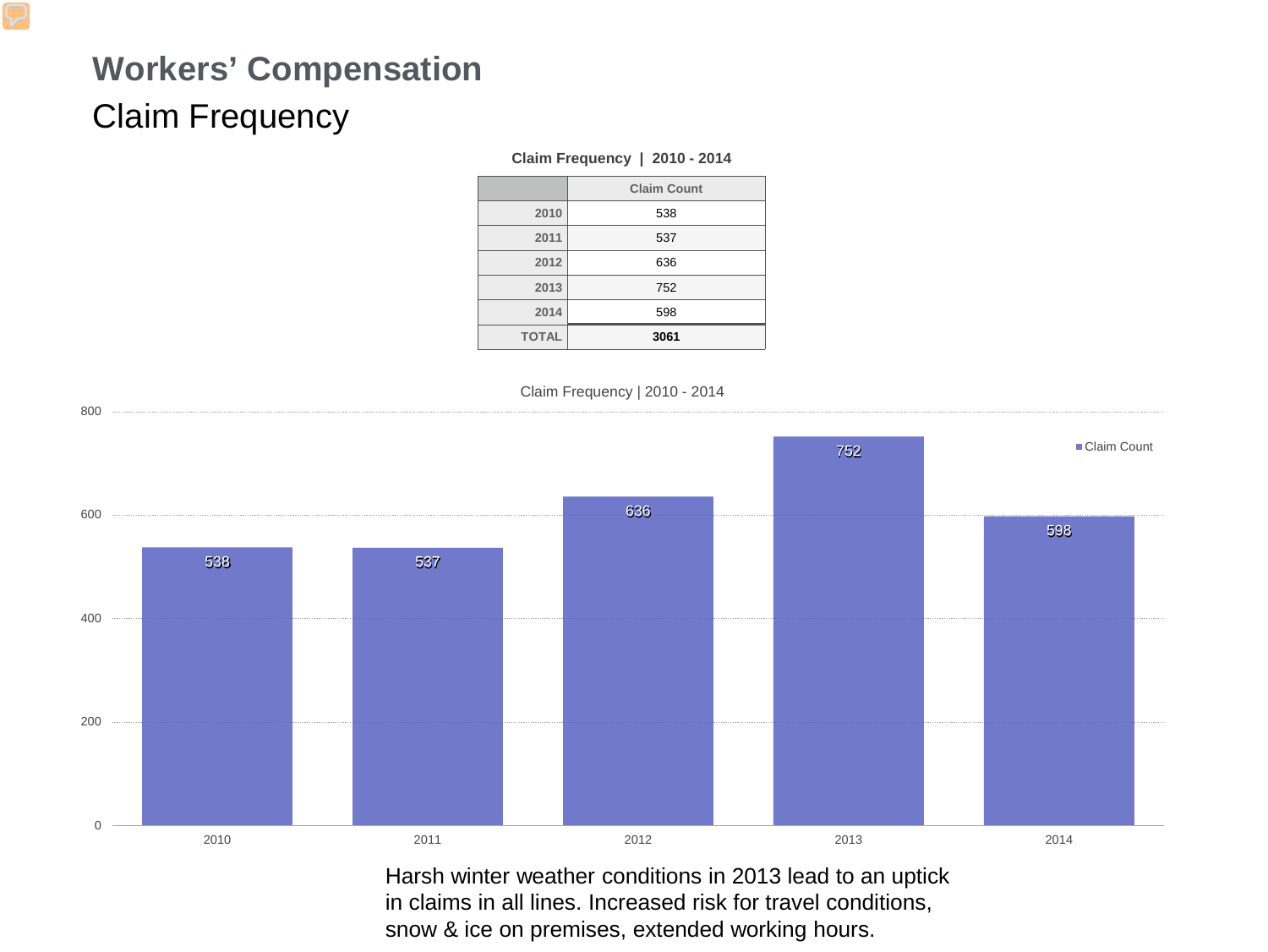# **Workers' Compensation** Claim Financial Summary

|              | Claim Financial Summary   2010 - 2014 |                       |  |
|--------------|---------------------------------------|-----------------------|--|
|              | <b>Total Paid</b>                     | <b>Total Incurred</b> |  |
| 2010         | \$3,159,777                           | \$3,283,620           |  |
| 2011         | \$3,041,393                           | \$3,238,946           |  |
| 2012         | \$4,335,551                           | \$5,160,105           |  |
| 2013         | \$4,777,852                           | \$5,646,686           |  |
| 2014         | \$1,838,002                           | \$2,954,337           |  |
| <b>TOTAL</b> | \$17,152,575                          | \$20,283,695          |  |



This chart shows the relationship between total paid and total incurred for 2010 through 2014. From 2013 to 2014, a 60% reduction in total paid and 47% in total incurred.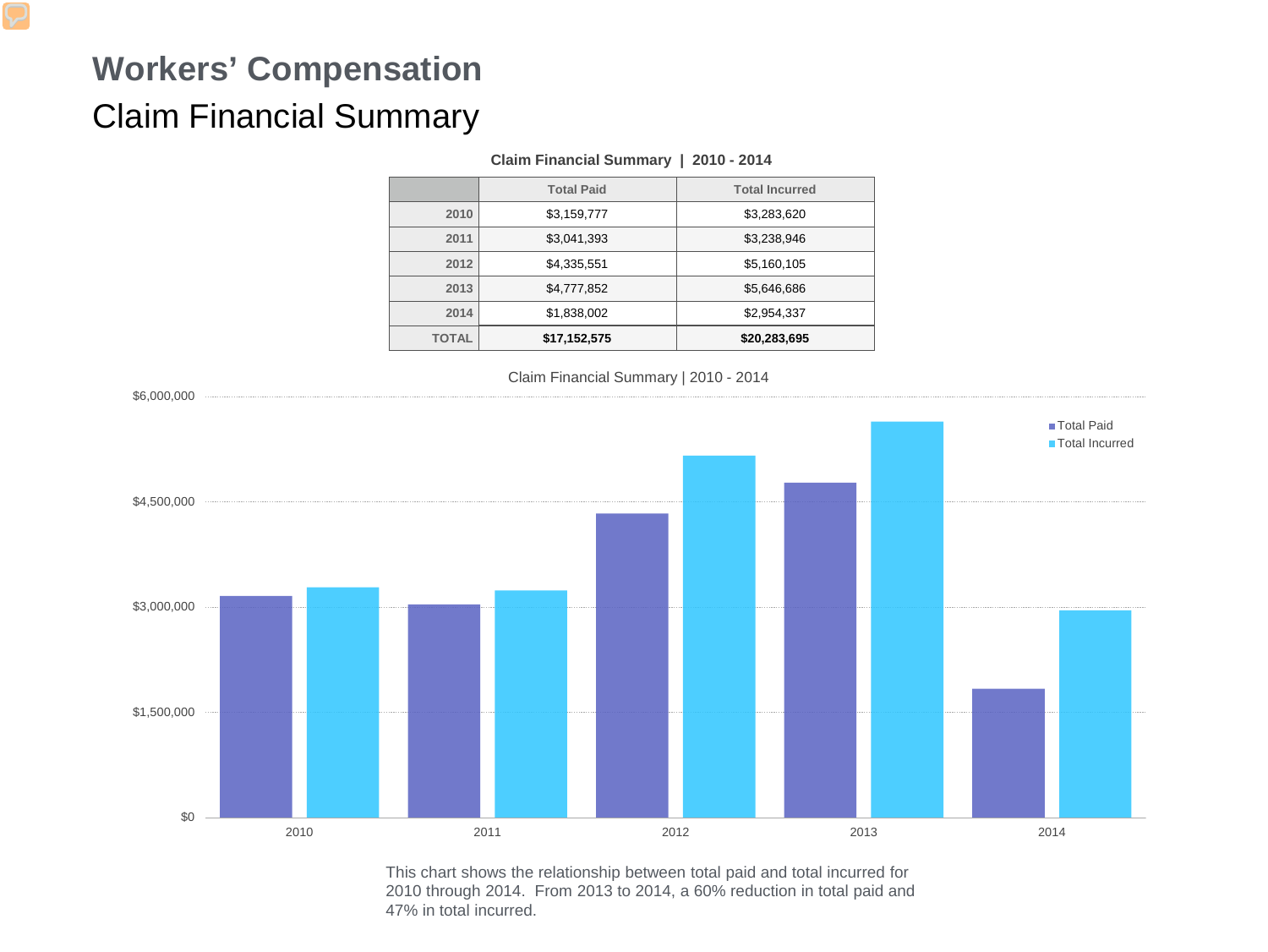#### **Workers' Compensation**

#### Top Claim Frequency & Severity Accident Types

|                               | <b>Claim Count</b> | <b>Total Incurred</b> |
|-------------------------------|--------------------|-----------------------|
| <b>Strain</b>                 | 670                | \$6,878,561           |
| <b>Slip or Trip</b>           | 211                | \$2,009,357           |
| <b>Altercation</b>            | 167                | \$1,944,291           |
| <b>Motor Vehicle Accident</b> | 67                 | \$1,797,797           |
| <b>Struck By</b>              | 446                | \$1,451,419           |
| <b>Twisted Body Part</b>      | 134                | \$941,255             |

#### **Top 5 Most Severe Accident Types | 2010 - 2014**

#### **Top 5 Most Frequent Accident Types | 2010 - 2014**

|                     | <b>Total Incurred</b> | <b>Claim Count</b> |
|---------------------|-----------------------|--------------------|
| <b>Strain</b>       | \$6,878,561           | 670                |
| <b>Struck By</b>    | \$1,451,419           | 446                |
| <b>Slip or Trip</b> | \$2,009,357           | 211                |
| <b>Exposure</b>     | \$184,588             | 168                |
| <b>Altercation</b>  | \$1,944,290           | 167                |
| Laceration          | \$194,296             | 157                |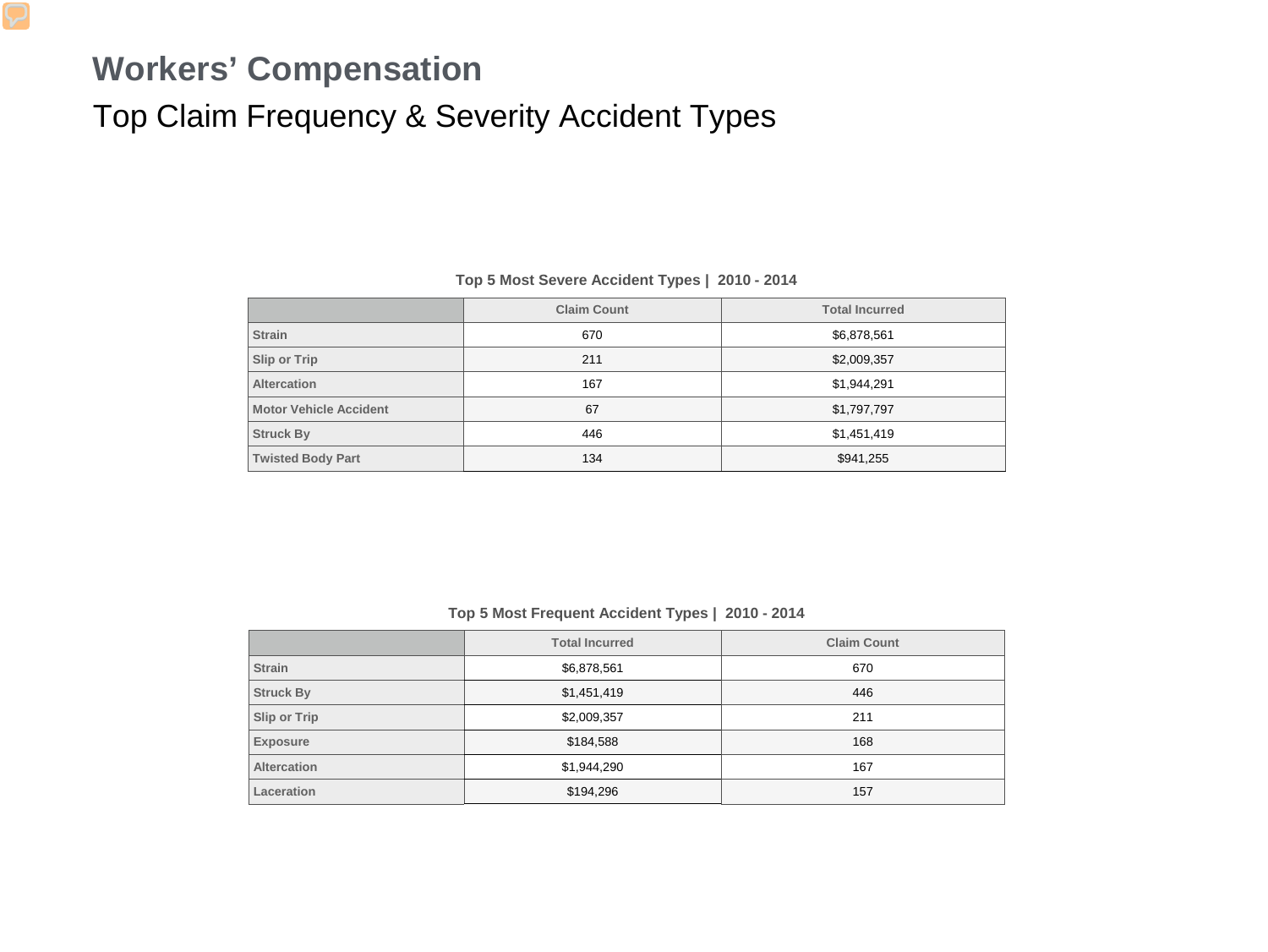## **Workers' Compensation** Annual Claim Frequency by Department



Annual Claim Frequency by Department | 2010 - 2014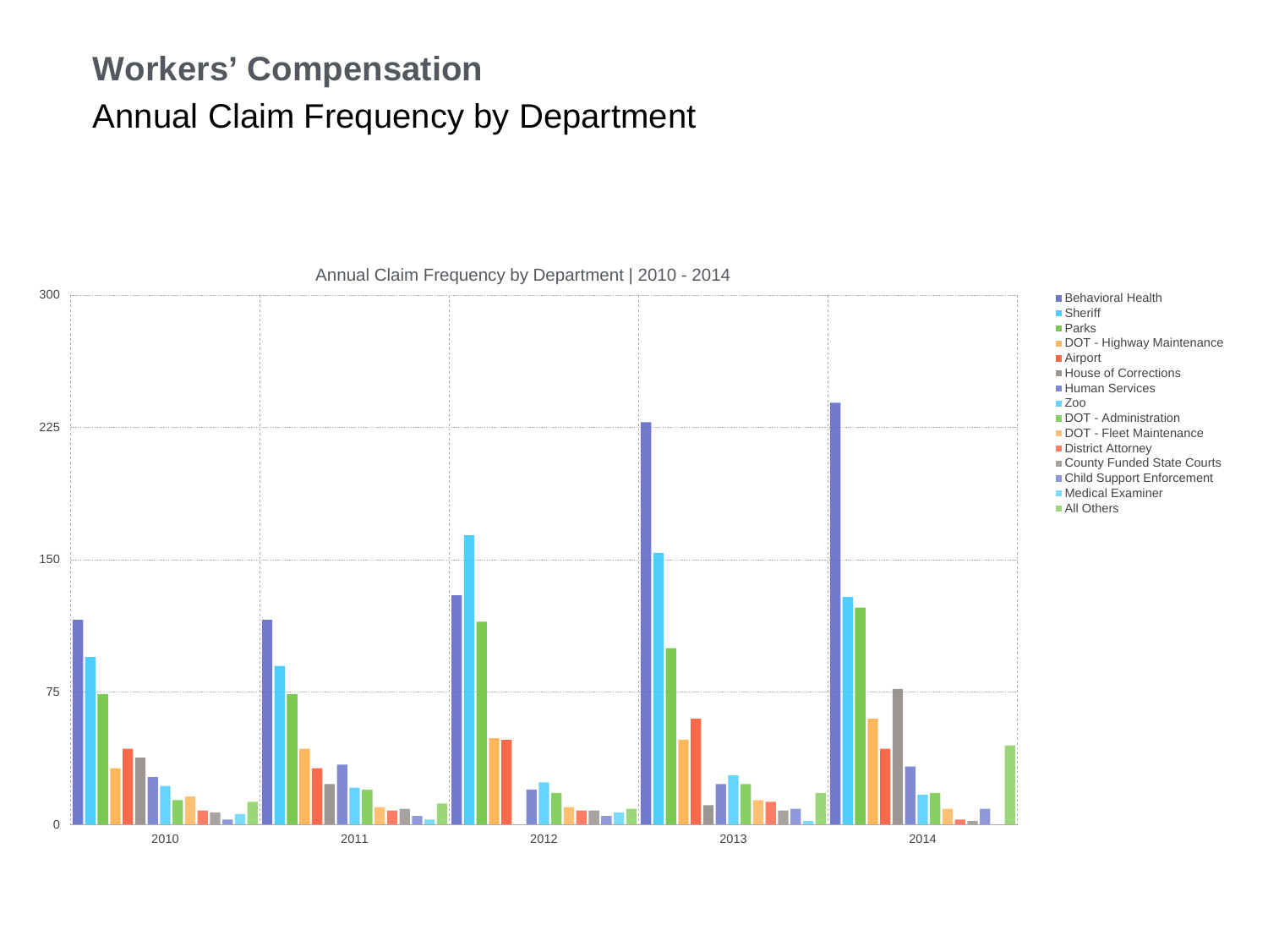## **Workers' Compensation** Claim Frequency & Severity by Department

|                                    | <b>Claim Count</b> | <b>Total Incurred</b> |
|------------------------------------|--------------------|-----------------------|
| <b>Behavioral Health</b>           | 753                | \$4,106,275           |
| <b>Sheriff</b>                     | 596                | \$6,288,321           |
| <b>Parks</b>                       | 440                | \$1,994,764           |
| <b>House of Corrections</b>        | 242                | \$1,423,026           |
| <b>Highway - Maintenance</b>       | 221                | \$1,096,931           |
| <b>Airport</b>                     | 207                | \$2,096,305           |
| <b>Health &amp; Human Services</b> | 132                | \$642,767             |
| <b>DOT - Administration</b>        | 108                | \$866,794             |
| Zoo                                | 106                | \$341,387             |
| <b>DOT - Fleet Maintenance</b>     | 59                 | \$531,769             |
| <b>District Attorney</b>           | 38                 | \$103,497             |
| <b>County Funded State Court</b>   | 35                 | \$131,330             |
| <b>Child Support Enforcement</b>   | 27                 | \$129,265             |
| <b>Office On Aging</b>             | 19                 | \$23,996              |
| <b>All Others</b>                  | 78                 | \$507,268             |
| <b>TOTAL</b>                       | 3061               | \$20,283,695          |

#### **Claim Frequency & Severity by Department | 2010 - 2014**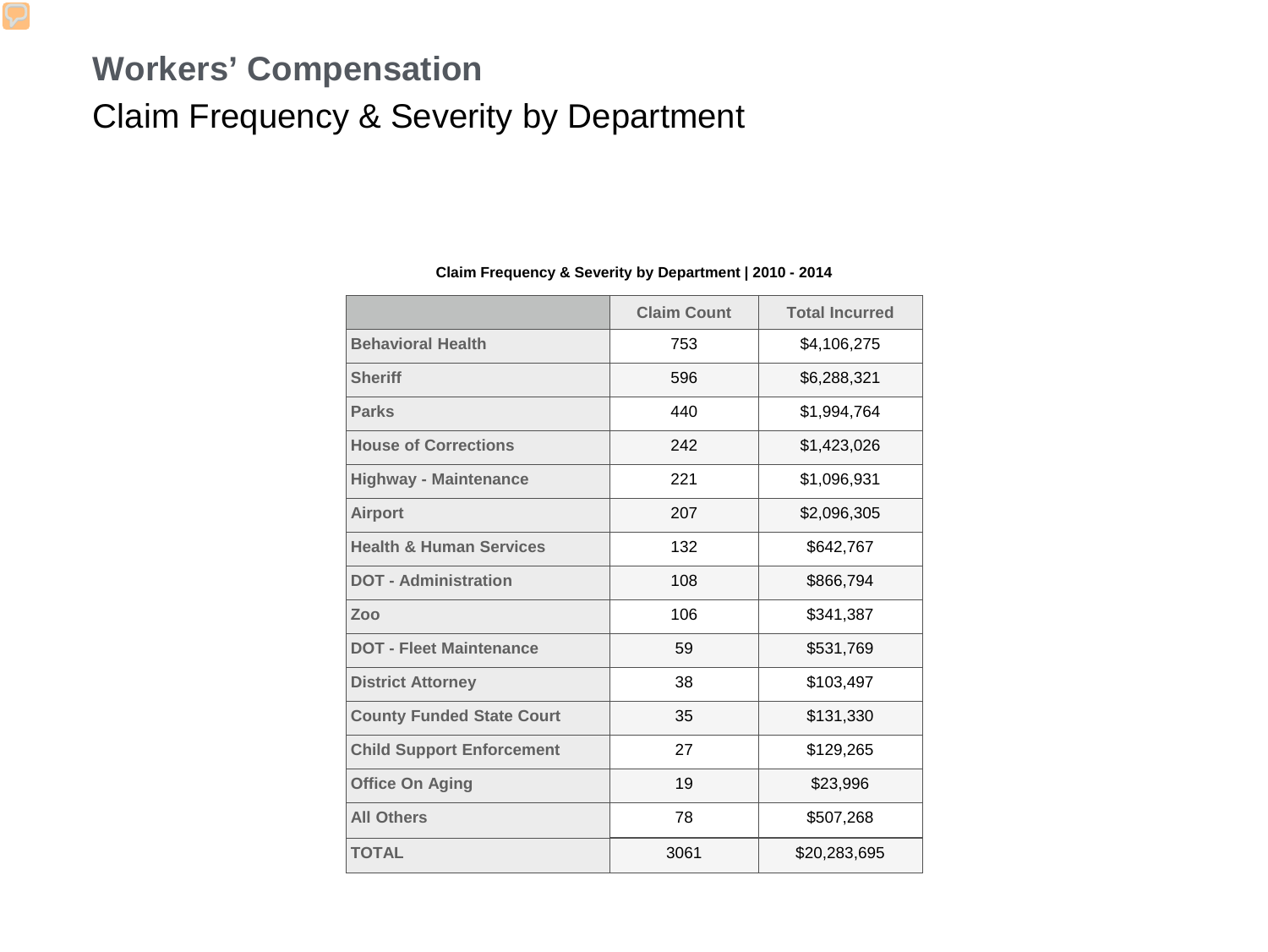#### **Workers' Compensation**

70

#### Claim Frequency by Month - August 2014 - January 2015

#### **Claim Frequency | 2010 - 2014**

|                | <b>Claim Count</b> |
|----------------|--------------------|
| August 2014    | 63                 |
| September 2014 | 50                 |
| October 2014   | 56                 |
| November 2014  | 44                 |
| December 2014  | 27                 |
| January 2015   | 24                 |
| <b>TOTAL</b>   | 264                |

Claim Frequency | 2010 - 2014



downward trend in WC claims. We are currently trending a 50% reduction from our historic monthly averages.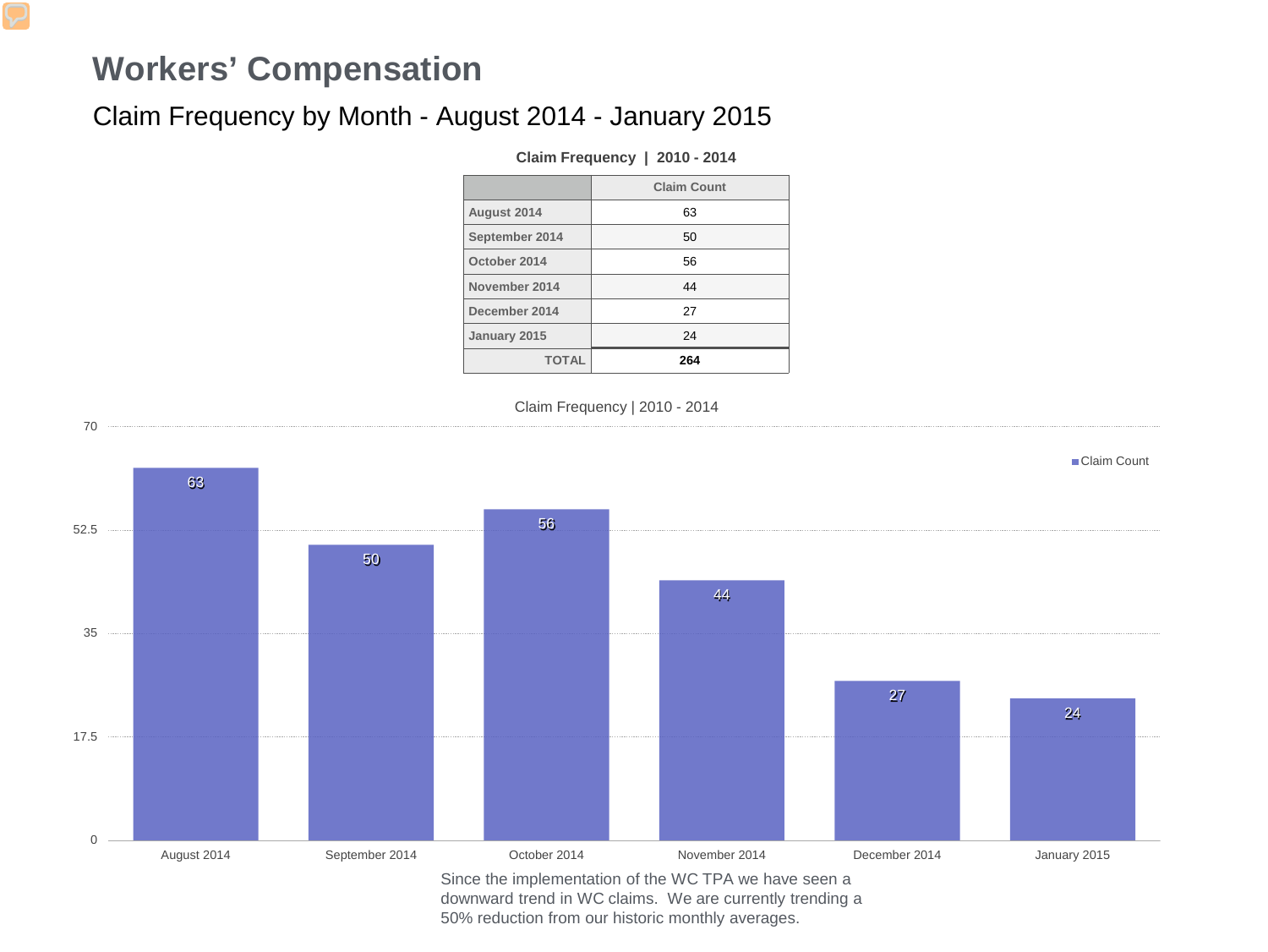# WC Administration: Major Initiatives

- Milwaukee County Care Line- medical triage
- Work restrictions from Medical Doctor only
- Transitional duty / return to work programs





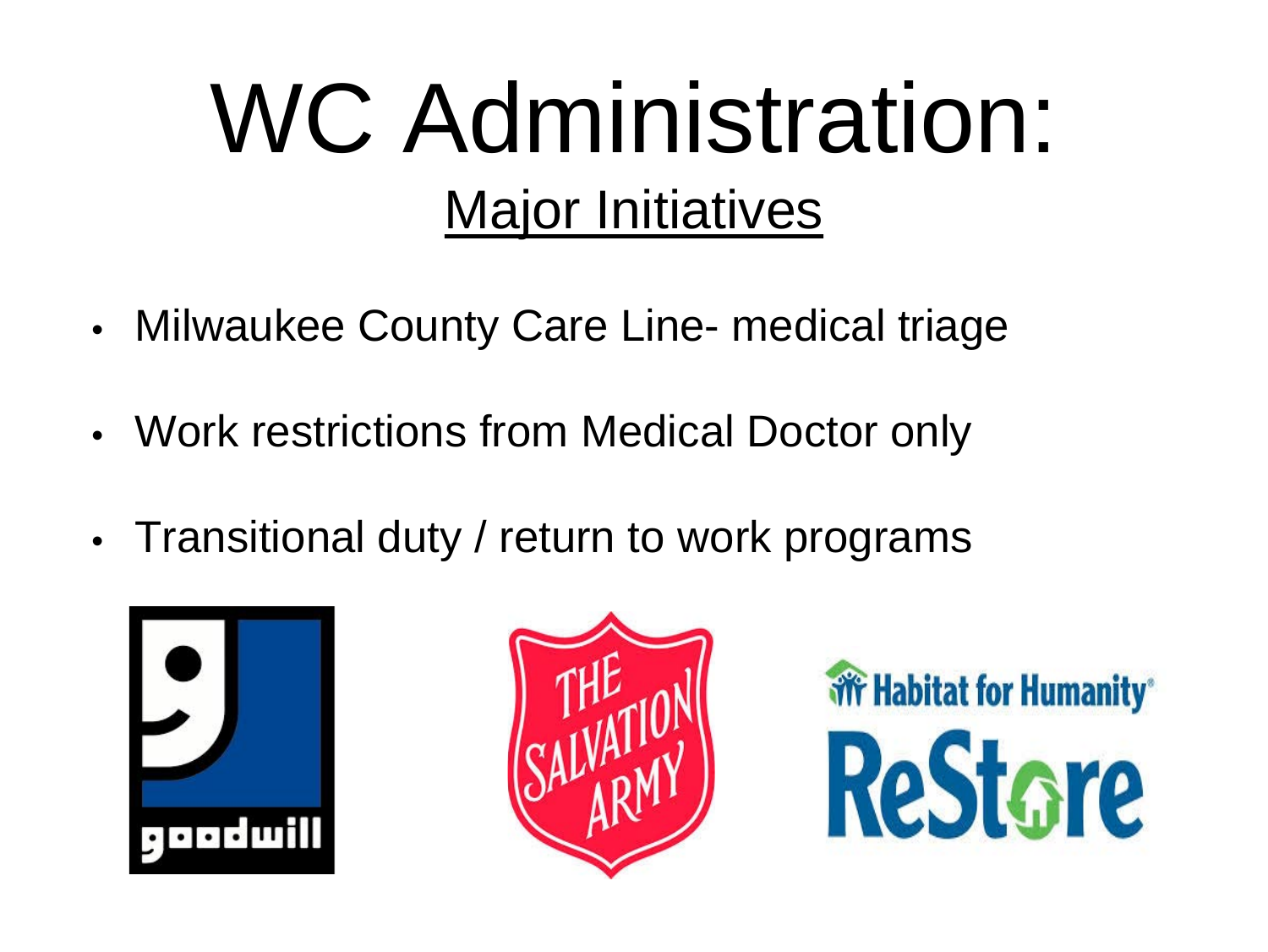# **MILWAUKEE COUNTY CARE LINE 2014 TOTALS**

| <b>Total New Files</b>                          | 129          |                                      | TOTALS - Field/Liability/TASK/Transitional RTW |             |
|-------------------------------------------------|--------------|--------------------------------------|------------------------------------------------|-------------|
| <b>Total New Care Line Calls</b>                | 126          |                                      | <b>Cost Savings</b>                            | \$2,032.00  |
| Total New Field/Liability/Task/Transitional RTW | $\bf{0}$     |                                      | <b>Potential Indemnity Cost Savings</b>        | N/A         |
| <b>Total New Telephonic Case Management</b>     | 3            |                                      | <b>Cost to Date</b>                            | \$747.11    |
|                                                 |              |                                      | <b>Return on Investment</b>                    | 36.77%      |
| <b>TOTALS - Care Line</b>                       |              |                                      |                                                |             |
| <b>Cost Savings</b>                             | \$237,300.00 |                                      | <b>TOTALS - Telephonic Case Management</b>     |             |
| <b>Potential Indemnity Cost Savings</b>         | N/A          |                                      | <b>Cost Savings</b>                            | \$11,000.00 |
| <b>Cost to Date</b>                             | \$13,472.50  |                                      | <b>Potential Indemnity Cost Savings</b>        | N/A         |
| <b>Return on Investment</b>                     | $5.68\%$     |                                      | <b>Cost to Date</b>                            | \$994.10    |
|                                                 |              |                                      | <b>Return on Investment</b>                    | $9.04\%$    |
| Quarter                                         |              | Closed Care Line First Aid/Home Care |                                                |             |
| $Q4*$                                           | 102          | 67                                   |                                                |             |
|                                                 |              |                                      |                                                |             |

**No Treatment Beyond First Aid Percentage 65.69%** 

**Totals 102 67**



\* Q4 is Nov and Dec Only **www.alarisgroup.com**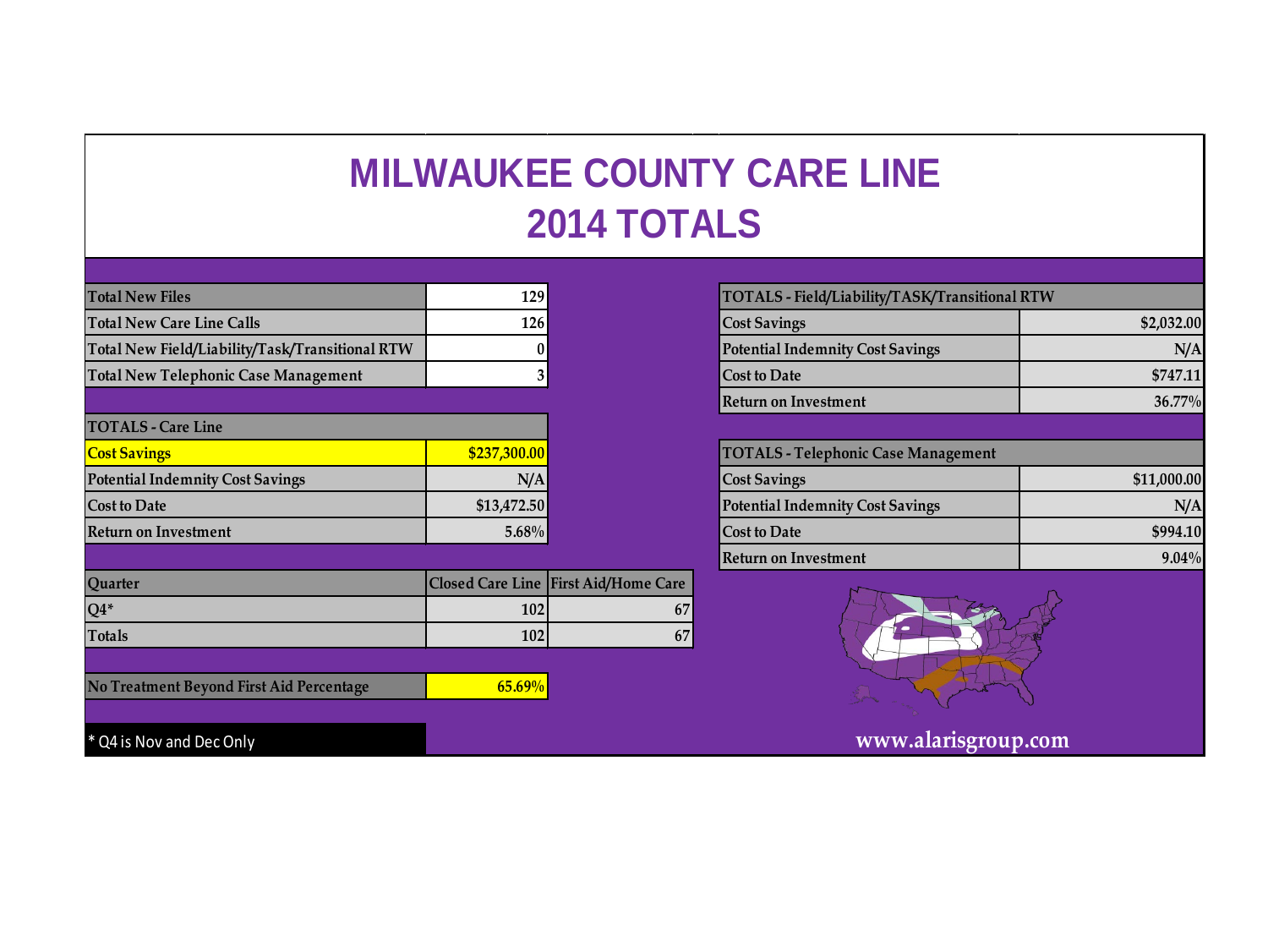# **MILWAUKEE COUNTY CARE LINE JANUARY TOTALS**

| <b>Total New Files</b>                          | 55           |                                      | TOTALS - Field/Liability/TASK/Transitional RTW |             |
|-------------------------------------------------|--------------|--------------------------------------|------------------------------------------------|-------------|
| <b>Total New Care Line Calls</b>                | 48           |                                      | <b>Cost Savings</b>                            | \$4,868.00  |
| Total New Field/Liability/Task/Transitional RTW |              |                                      | <b>Potential Indemnity Cost Savings</b>        | N/A         |
| <b>Total New Telephonic Case Management</b>     | C.           |                                      | <b>Cost to Date</b>                            | \$468.00    |
|                                                 |              |                                      | <b>Return on Investment</b>                    | 9.61%       |
| <b>TOTALS - Care Line</b>                       |              |                                      |                                                |             |
| <b>Cost Savings</b>                             | \$114,379.00 |                                      | <b>TOTALS - Telephonic Case Management</b>     |             |
| <b>Potential Indemnity Cost Savings</b>         | N/A          |                                      | <b>Cost Savings</b>                            | \$13,520.00 |
| <b>Cost to Date</b>                             | \$6,060.50   |                                      | <b>Potential Indemnity Cost Savings</b>        | N/A         |
| <b>Return on Investment</b>                     | $5.30\%$     |                                      | <b>Cost to Date</b>                            | \$926.50    |
|                                                 |              |                                      | <b>Return on Investment</b>                    | $6.85\%$    |
| Month                                           |              | Closed Care Line First Aid/Home Care |                                                |             |
| January                                         | 48           | 32                                   |                                                |             |
| <b>Totals</b>                                   | 48           | 32                                   |                                                |             |
|                                                 |              |                                      |                                                |             |
| No Treatment Beyond First Aid Percentage        | $66.67\%$    |                                      |                                                |             |
|                                                 |              |                                      |                                                |             |

| TOTALS - Field/Liability/TASK/Transitional RTW |             |  |
|------------------------------------------------|-------------|--|
| <b>Cost Savings</b>                            | \$4,868.00  |  |
| <b>Potential Indemnity Cost Savings</b>        | N/A         |  |
| <b>Cost to Date</b>                            | \$468.00    |  |
| <b>Return on Investment</b>                    | $9.61\%$    |  |
|                                                |             |  |
| <b>TOTALS - Telephonic Case Management</b>     |             |  |
| <b>Cost Savings</b>                            | \$13,520.00 |  |
| <b>Potential Indemnity Cost Savings</b>        | N/A         |  |
| <b>Cost to Date</b>                            | \$926.50    |  |
| <b>Return on Investment</b>                    | $6.85\%$    |  |
|                                                |             |  |

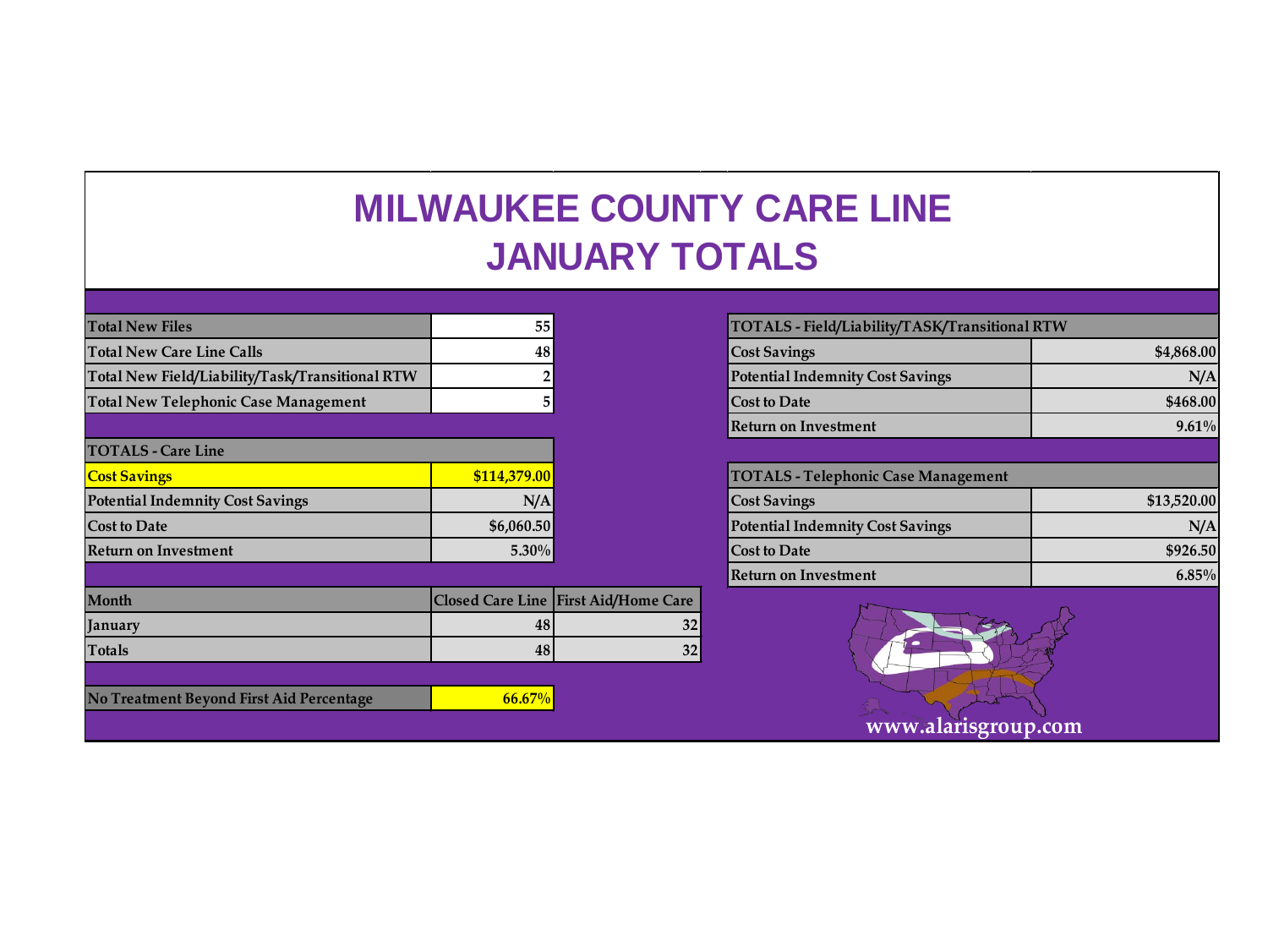# **Workers' Compensation** Claim Frequency in January & February 2015



# **24**

# Claims **55% REDUCTION OFF 5 YR AVERAGE**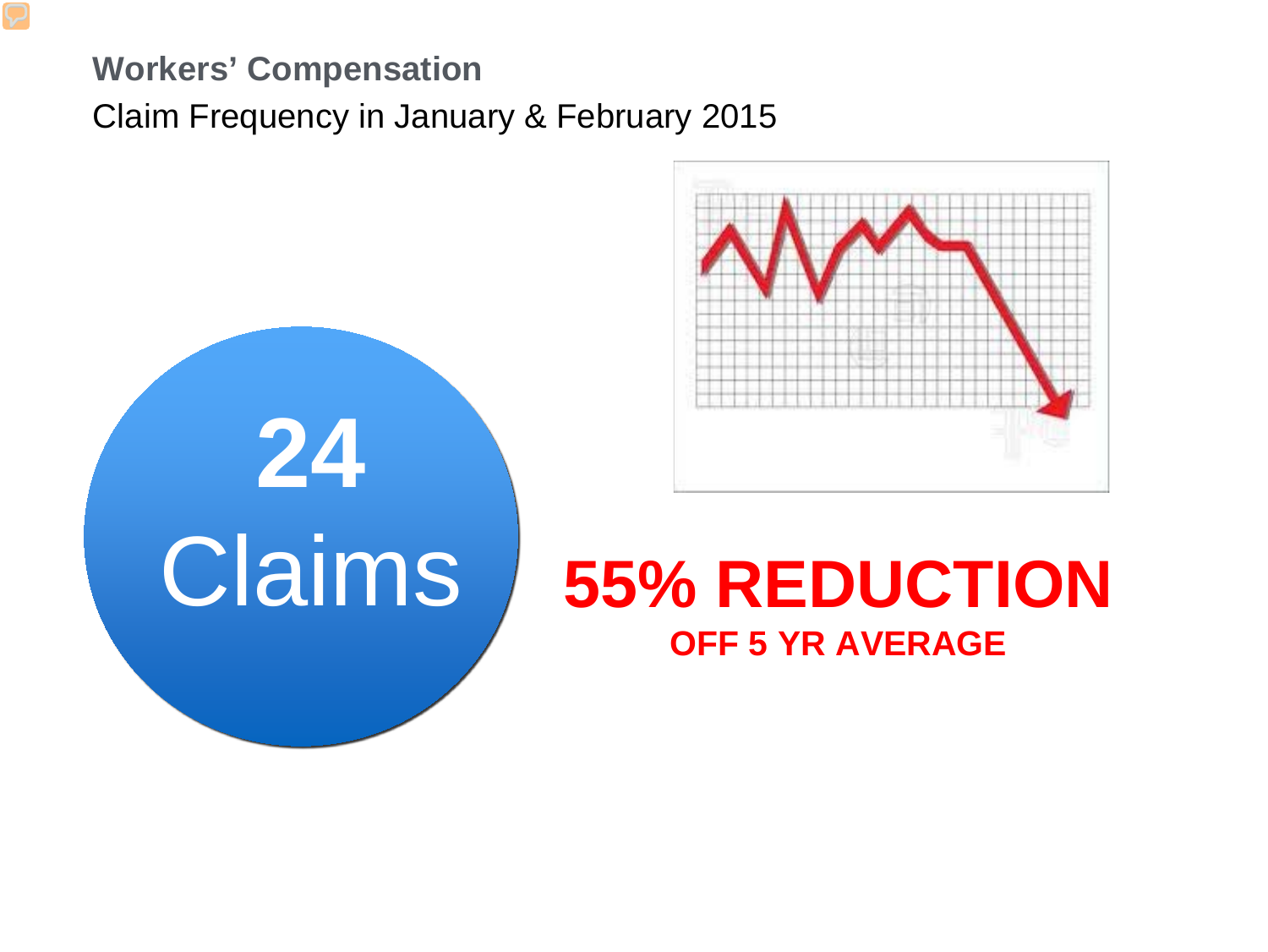**Workers' Compensation** Loss Control Recommendations

- **Milwaukee County Programs and Policies**
	- Establish Safety Performance Measures for Supervisors and Employees
	- Update existing OSHA Safety Programs & Policies

#### • **Milwaukee County Employee Engagement Initiative**

- Find It Fix It Program Safety and Property Issues
- Milwaukee County Joint Safety Committee

#### • **Employee Training Initiatives**

- Deliver OSHA Compliance Training throughout the County
- Focus on Safe Lifting/Back Injury Prevention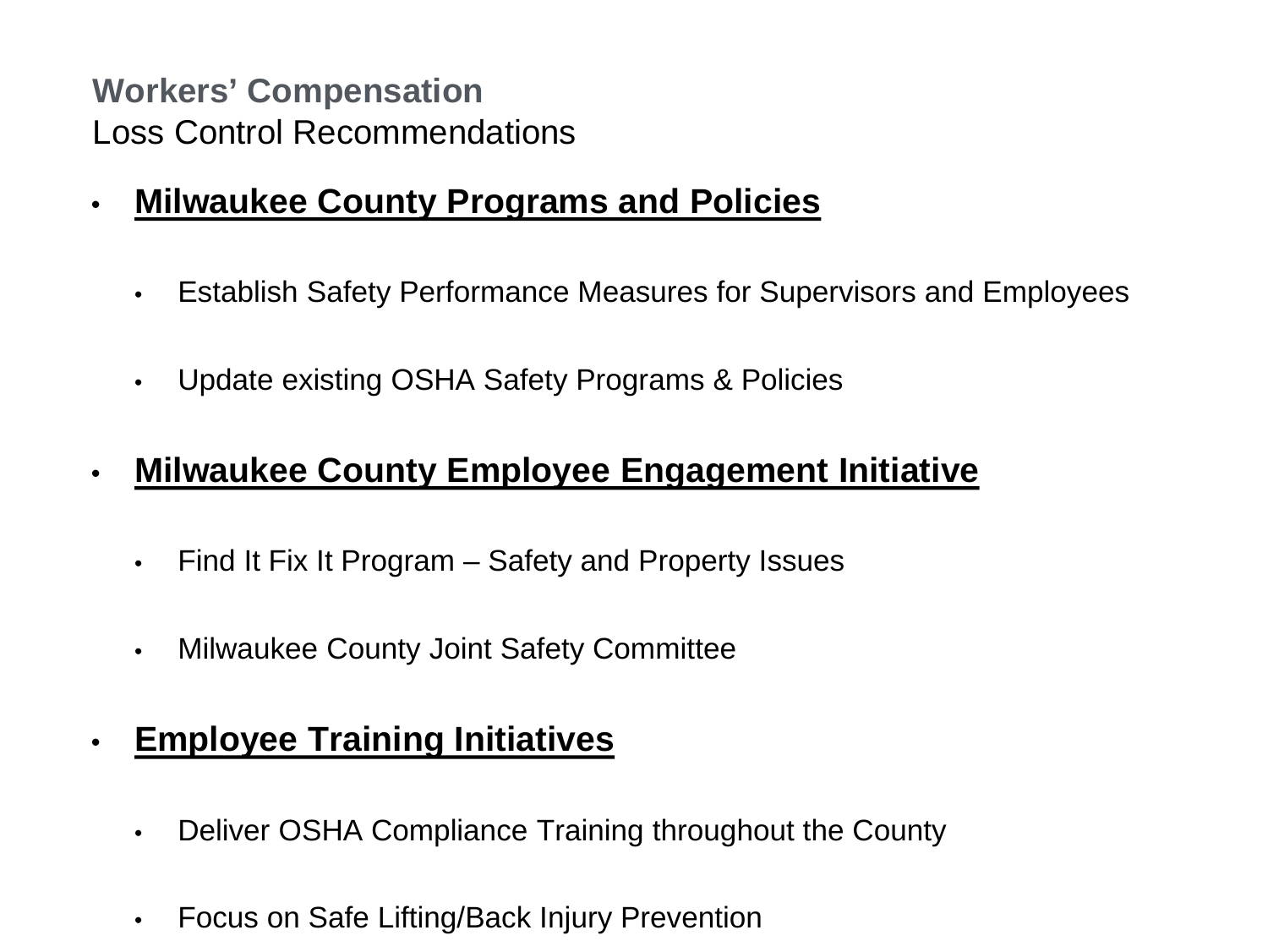# General Liability

- All third party claims against the County for damages resulting from our operations or our premises
- All employment actions
- Errors & omissions
- Police practices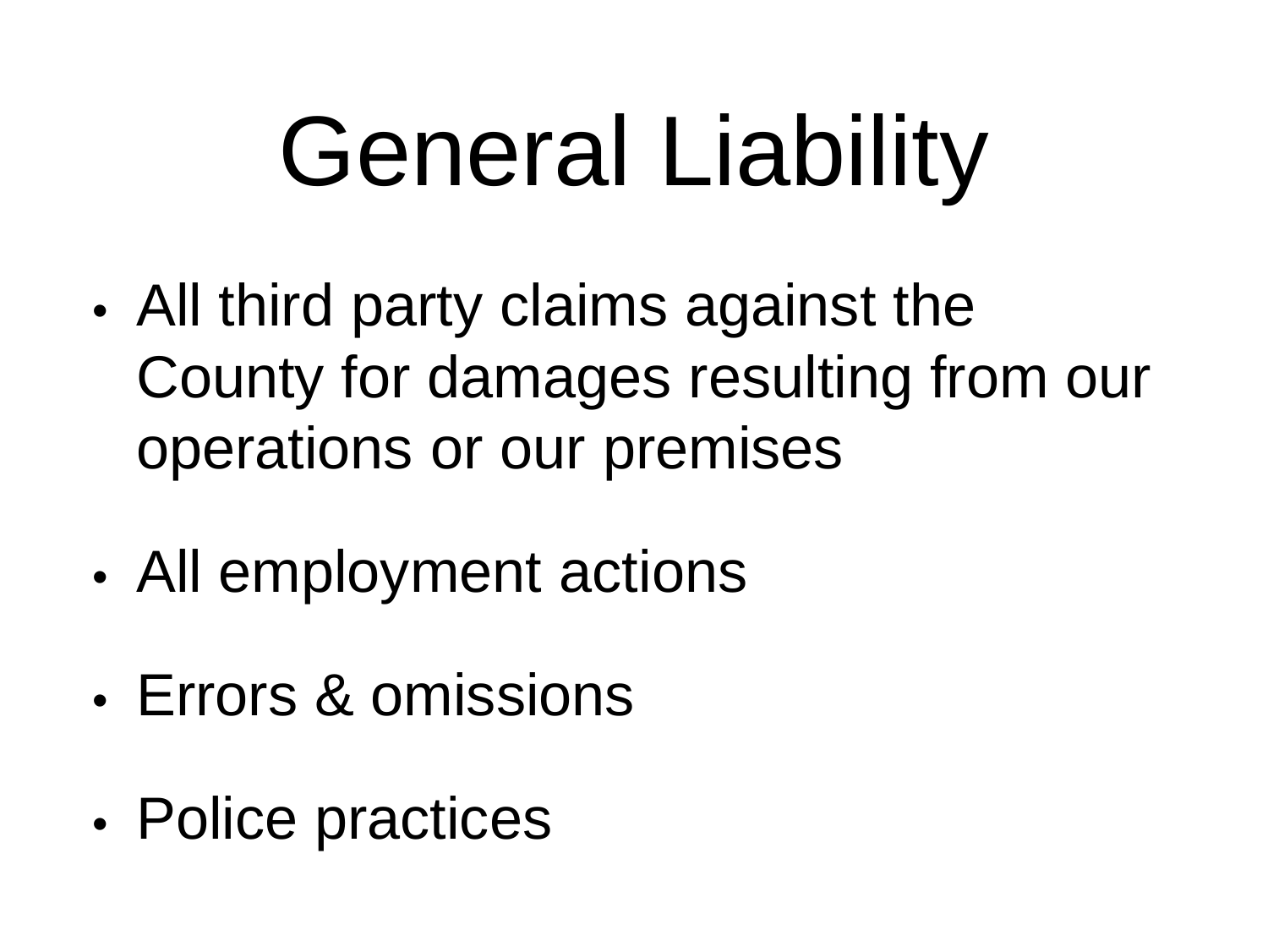# **General Liability** Claim Frequency

|              | <b>Claim Count</b> |
|--------------|--------------------|
| 2010         | 161                |
| 2011         | 153                |
| 2012         | 124                |
| 2013         | 140                |
| 2014         | 78                 |
| <b>TOTAL</b> | 656                |

#### **Claim Frequency | 2010 - 2014**



The claim frequency may be indicative of the lack of maturity of policy year 2014. Claim frequency may increase due to: claims not yet reported, suits not yet filed, discrimination complaints not submitted to ERD, EEOC (300 days to file).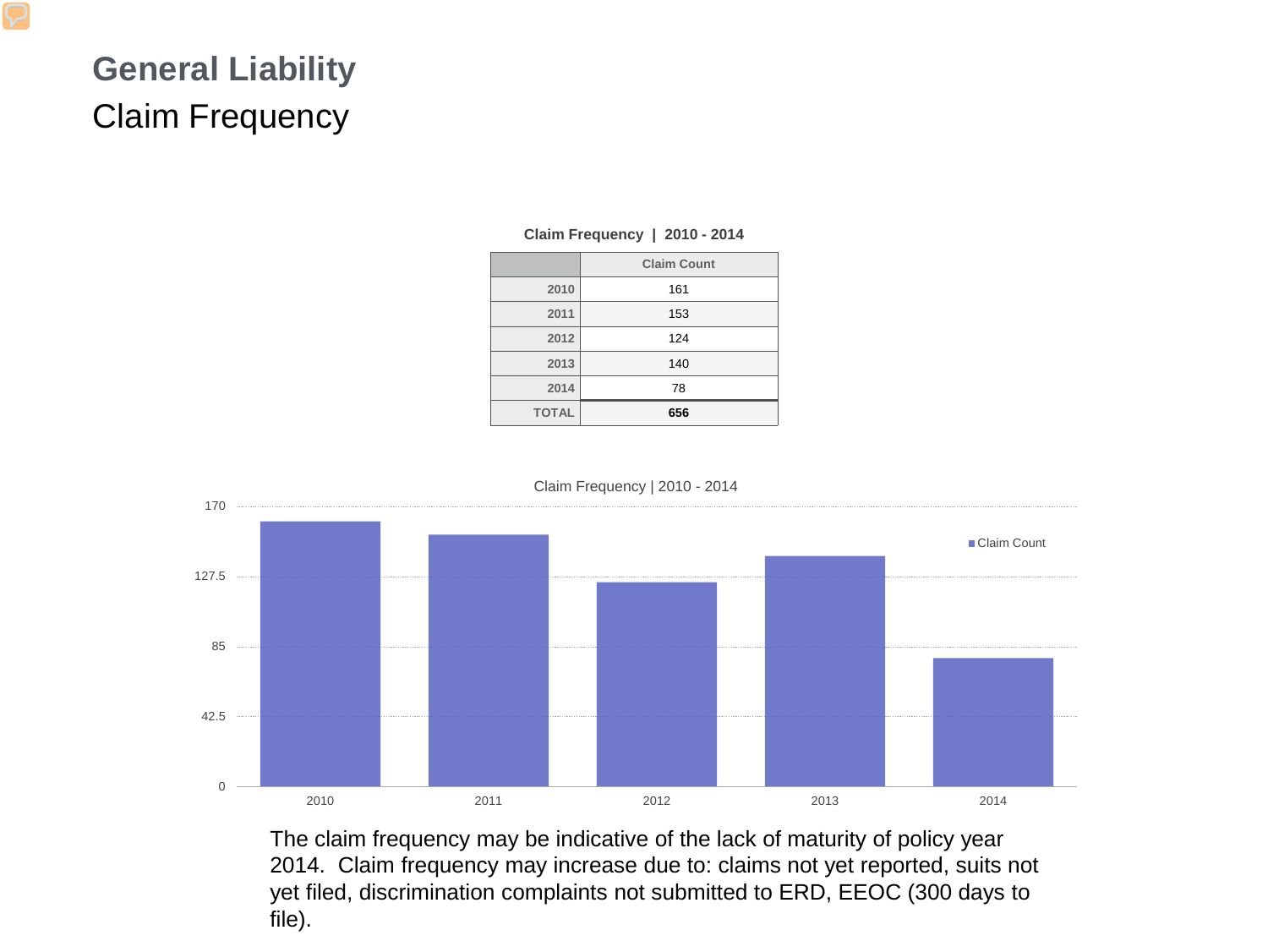#### **General Liability**

#### Claim Financial Summary

|              | <b>Total Paid</b> | <b>Total Incurred</b> |  |
|--------------|-------------------|-----------------------|--|
| 2010         | \$1,651,901       | \$1,926,638           |  |
| 2011         | \$455,474         | \$570,767             |  |
| 2012         | \$422,882         | \$800,641             |  |
| 2013         | \$89,336          | \$609,864             |  |
| 2014         | \$18,270          | \$128,547             |  |
| <b>TOTAL</b> | \$2,637,863       | \$4,036,457           |  |
|              |                   |                       |  |

#### **Claim Financial Summary | 2010 - 2014**



The 2013 and 2014 policy years are still immature. Paid and Incurred values will increase as claims begin to be reported and claims develop over time. Statute of limitations: 3 years State, 6 years Federal.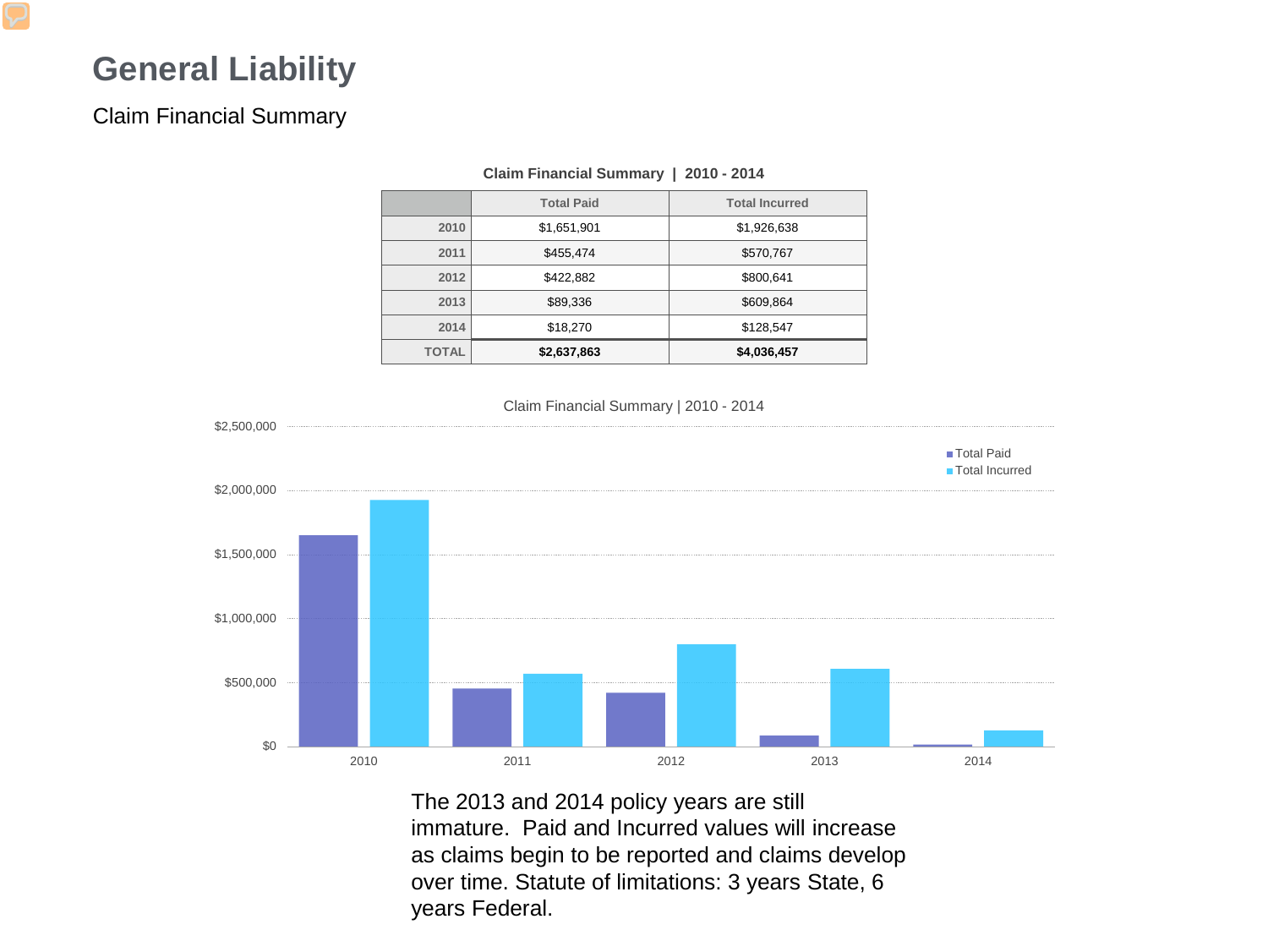## **General Liability** Claim Frequency & Severity by Claim Identifiers

|                                        | <b>Claim Count</b> | <b>Total Incurred</b> |
|----------------------------------------|--------------------|-----------------------|
| <b>GLPI - Personal Injury</b>          | 207                | \$1,458,935           |
| <b>GLBI - Bodily Injury</b>            | 91                 | \$1,312,756           |
| <b>GLPP - Police Professional</b>      | 58                 | \$1,032,779           |
| <b>GLPD - Property Damage</b>          | 291                | \$120,486             |
| <b>GLPCLC - Pre-Claim Loss Control</b> | 3                  | \$111,501             |
| <b>GLIN - Incident</b>                 | 6                  | \$0                   |

**Claim Frequency & Severity by Claim Identifiers | 2010 - 2014**

Claim Frequency & Severity by Claim Identifiers | 2010 - 2014



This chart shows the relationship between GL claim frequency & severity by claim identifiers. While property damage claims have the highest frequency the severity is among the lowest. Personal injury, however goes hand in hand with frequency and severity.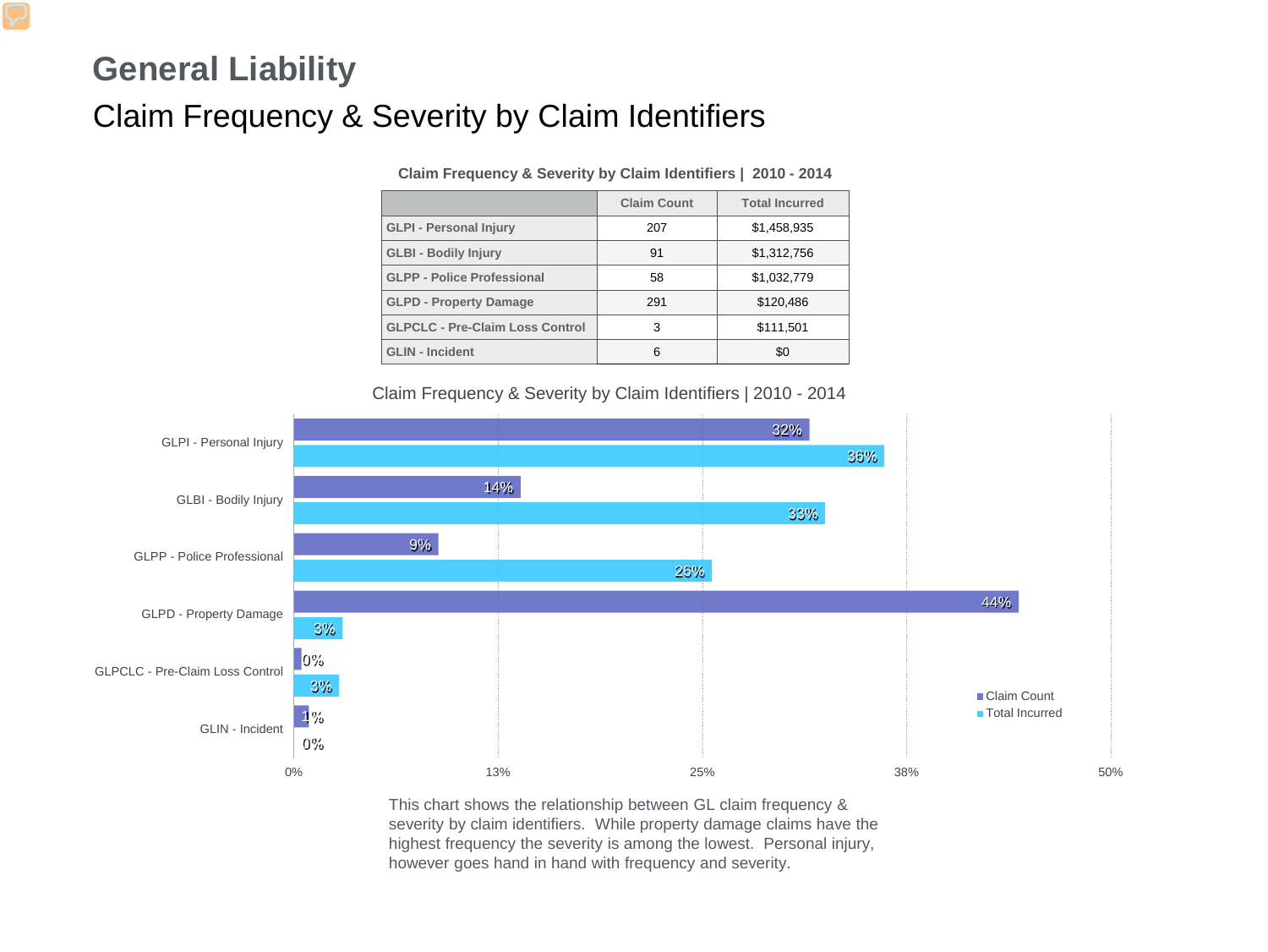# **General Liability** Annual Claim Frequency by Department

|                                  | 2010 | 2011 | 2012 | 2013 | 2014 | <b>Total</b> | <b>Total Incurred</b> |
|----------------------------------|------|------|------|------|------|--------------|-----------------------|
| <b>Sheriff</b>                   | 65   | 59   | 43   | 35   | 17   | 219          | \$1,914,558           |
| <b>Highway</b>                   | 25   | 28   | 16   | 32   | 25   | 126          | \$31,795              |
| <b>Parks</b>                     | 42   | 19   | 18   | 21   | 12   | 112          | \$1,368,581           |
| <b>Administration/Courthouse</b> | 10   | 11   | 12   | 24   | 6    | 63           | \$71,120              |
| <b>Human Services</b>            | 8    | 20   | 16   | 10   | 1    | 55           | \$259,393             |
| <b>House of Corrections</b>      | 6    | 8    | 5    | 11   | 4    | 34           | \$77,122              |
| <b>All Others</b>                | 5    | 8    | 14   | 7    | 13   | 47           | \$313,888             |
| <b>TOTAL</b>                     | 161  | 153  | 124  | 140  | 78   | 656          | \$4,036,457           |

**Annual Claim Frequency by Department | 2010 - 2014**

Annual Claim Frequency by Department | 2010 - 2014

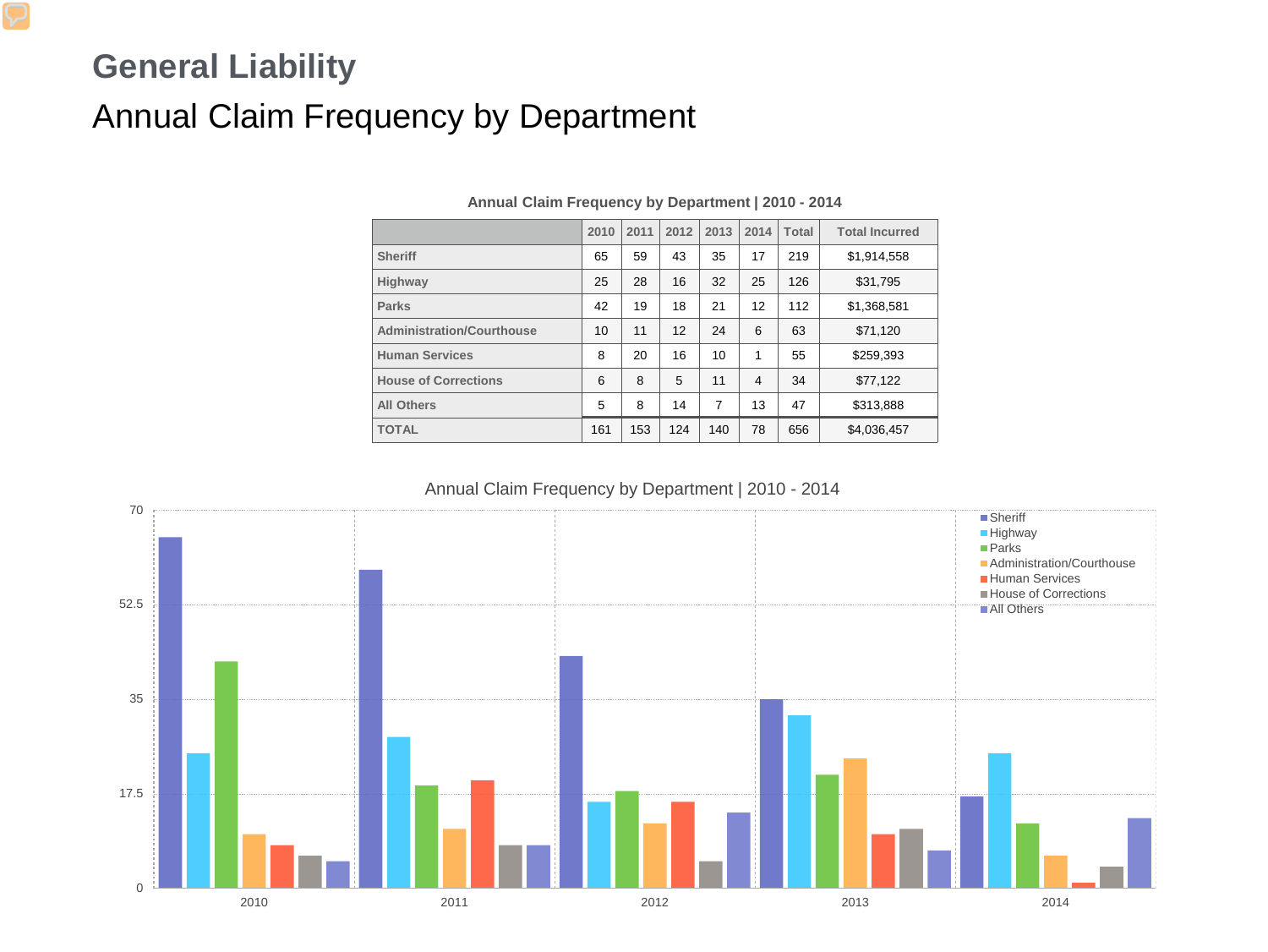# **General Liability** Claim Frequency & Severity by Claim Identifiers

|                                    | <b>Claim Count</b> | <b>Total Incurred</b> |
|------------------------------------|--------------------|-----------------------|
| <b>Missing Property</b>            | 109                | \$11,171              |
| <b>Poor Road Conditions</b>        | 83                 | \$242                 |
| <b>Race Discrimination</b>         | 34                 | \$155,607             |
| <b>ADA Discrimination</b>          | 31                 | \$108,416             |
| <b>Improper Treatment Rendered</b> | 29                 | \$172,045             |
| <b>FMLA</b>                        | 29                 | \$337,967             |

#### **Top 5 Most Frequent Claim Incidents | 2010 - 2014**

#### **Top 5 Most Severe Claim Incidents | 2010 - 2014**

|                                          | <b>Total Incurred</b> | <b>Claim Count</b> |
|------------------------------------------|-----------------------|--------------------|
| <b>Fatality</b>                          | \$1,060,559           | 10                 |
| <b>Struck by Flying Object</b>           | \$467,468             | 16                 |
| <b>FMLA</b>                              | \$337,967             | 29                 |
| <b>False Imprisonment/Arrest/Detent.</b> | \$289,430             | 13                 |
| <b>Sex Discrimination</b>                | \$190,565             | 12                 |
| <b>Improper Treatment Rendered</b>       | \$172,045             | 29                 |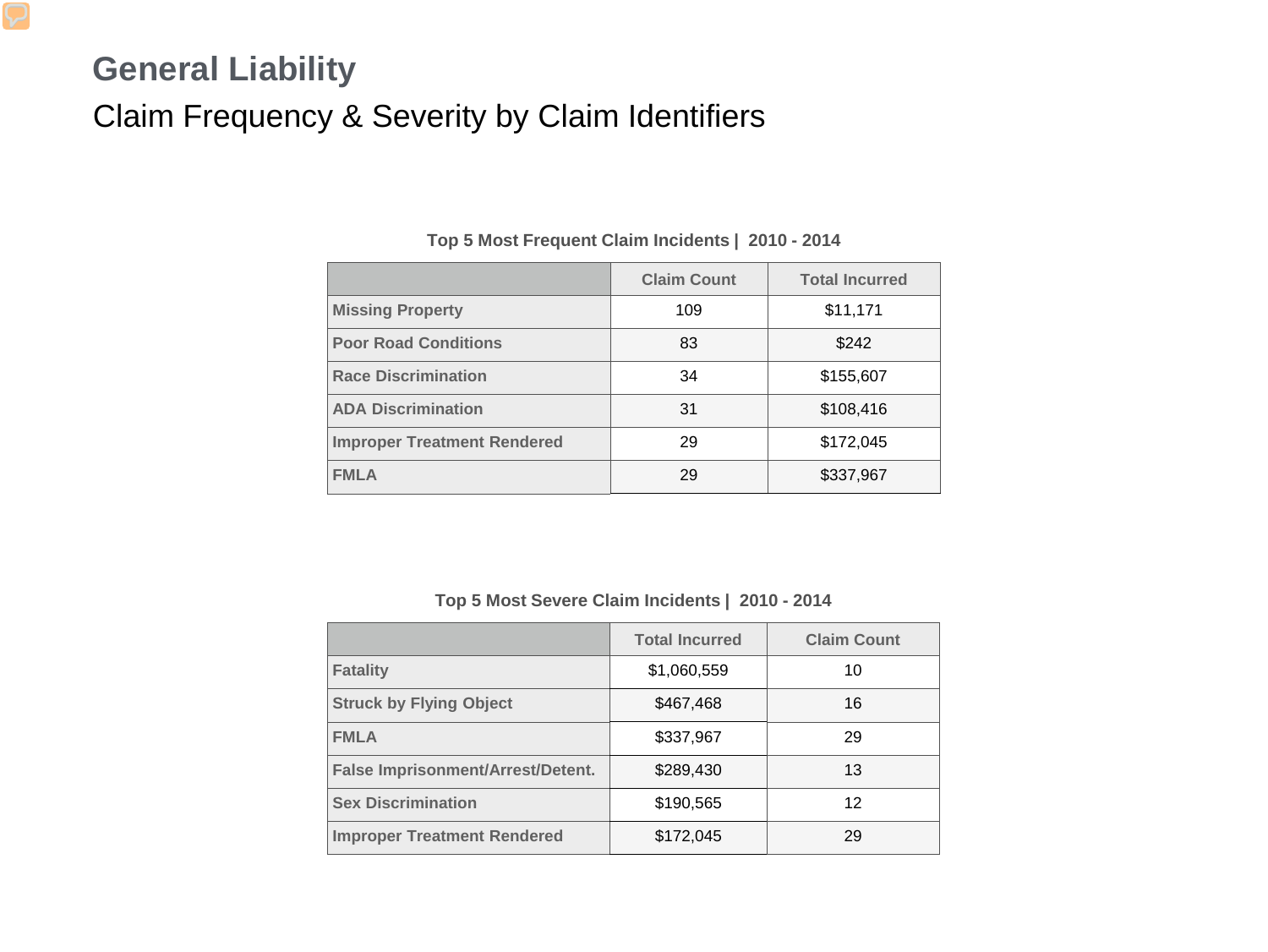# **General Liability Loss Control Initiatives**

#### **Process Review**

- Inmate property / chain of custody
- Slip, trip, and fall prevention:
	- Documentation and detailed log books
	- Walking working surfaces inspections

#### **Employee Training**

- Sexual harassment
- Ethics & diversity in the workplace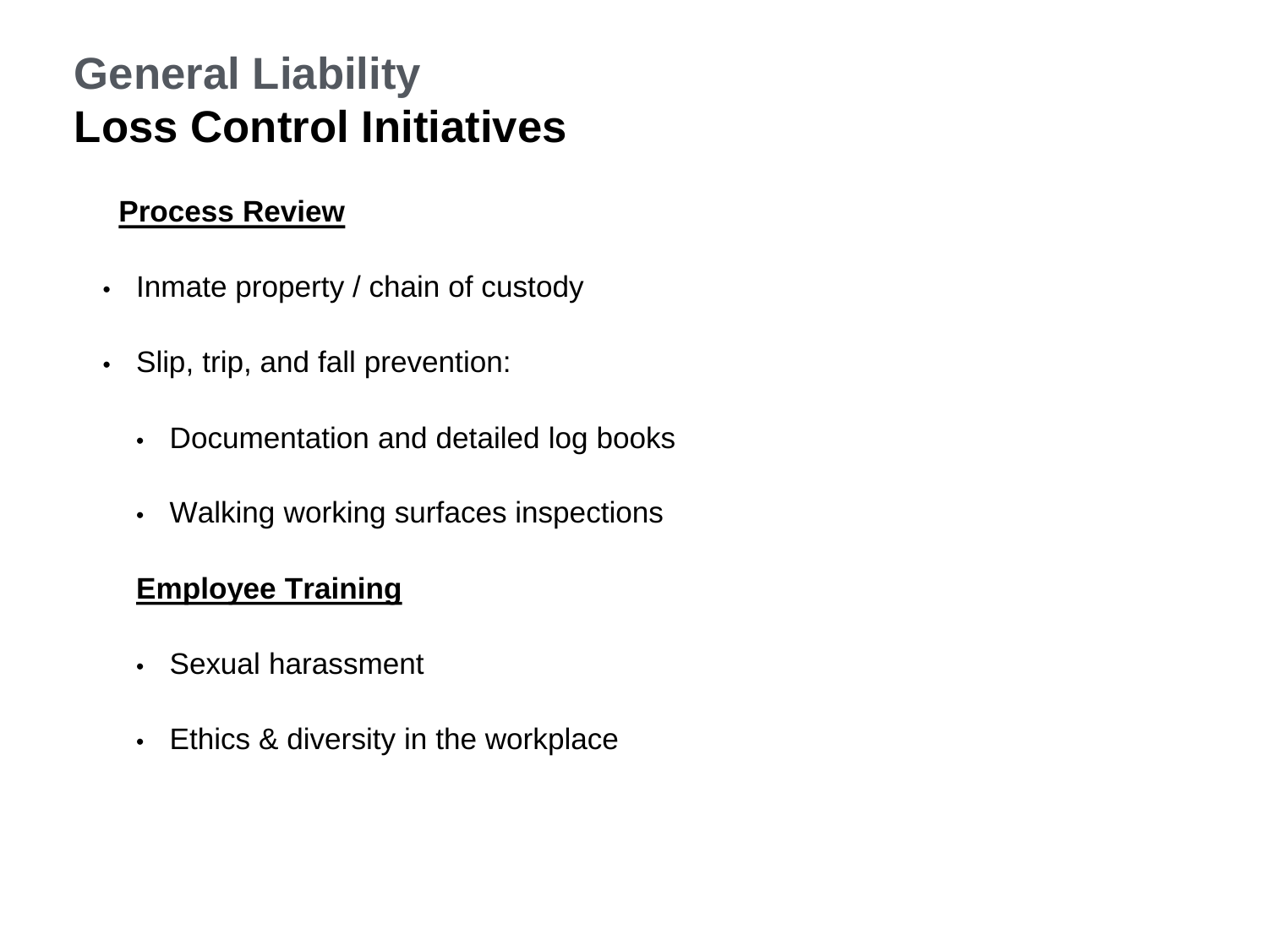# Auto Liability

- Auto Liability refers to all third party claims arising from our fleet and driving operations
- Milwaukee County has 1,005 vehicles and 1,823 pieces of fleet related equipment such as plows, mowers, and trailers
- Self-insure first party physical auto damage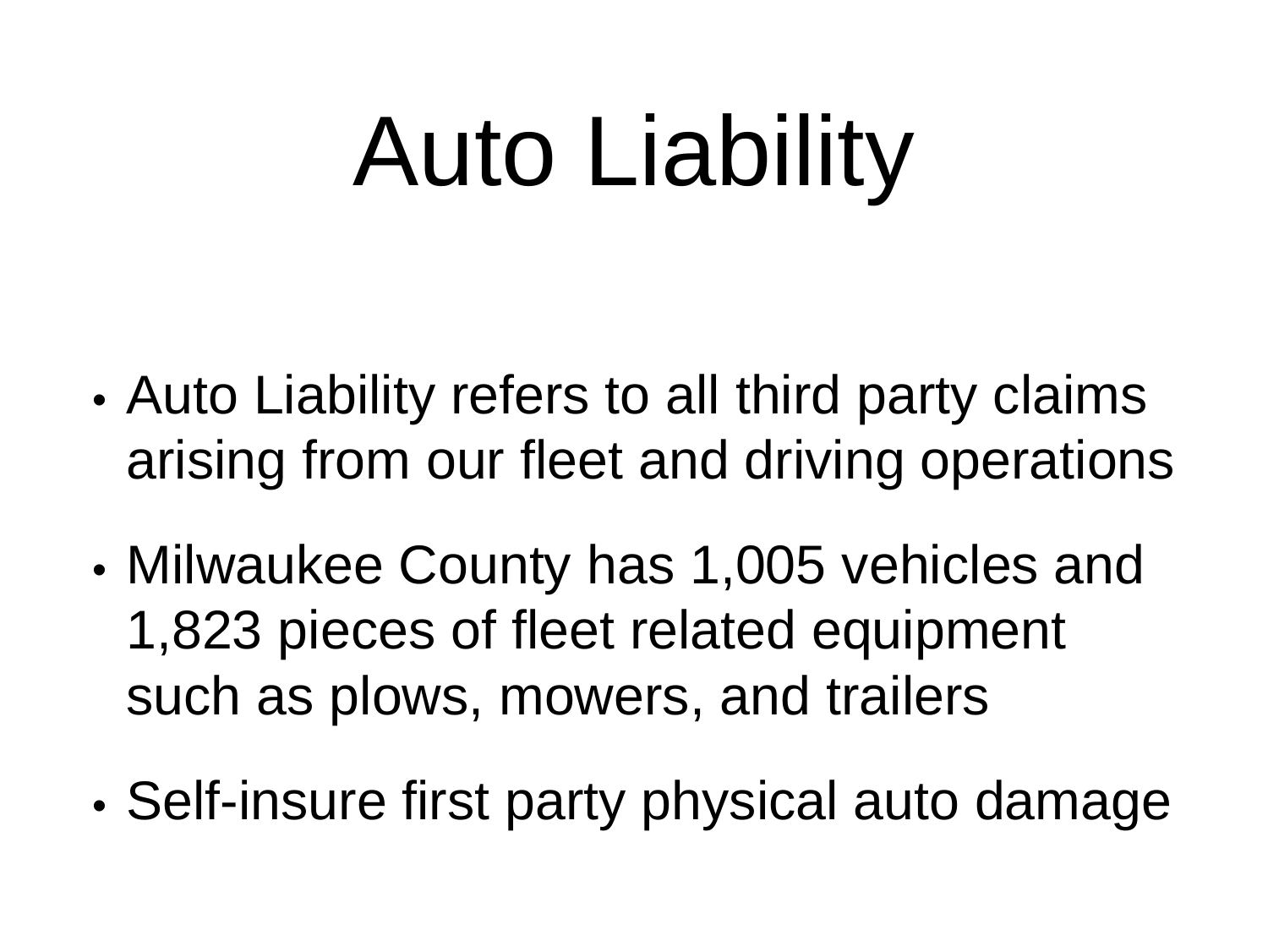#### **Automobile Liability**

#### Claim Frequency

|              | - -                |
|--------------|--------------------|
|              | <b>Claim Count</b> |
| 2010         | 40                 |
| 2011         | 47                 |
| 2012         | 43                 |
| 2013         | 65                 |
| 2014         | 35                 |
| <b>TOTAL</b> | 230                |

#### **Claim Frequency | 2010 - 2014**

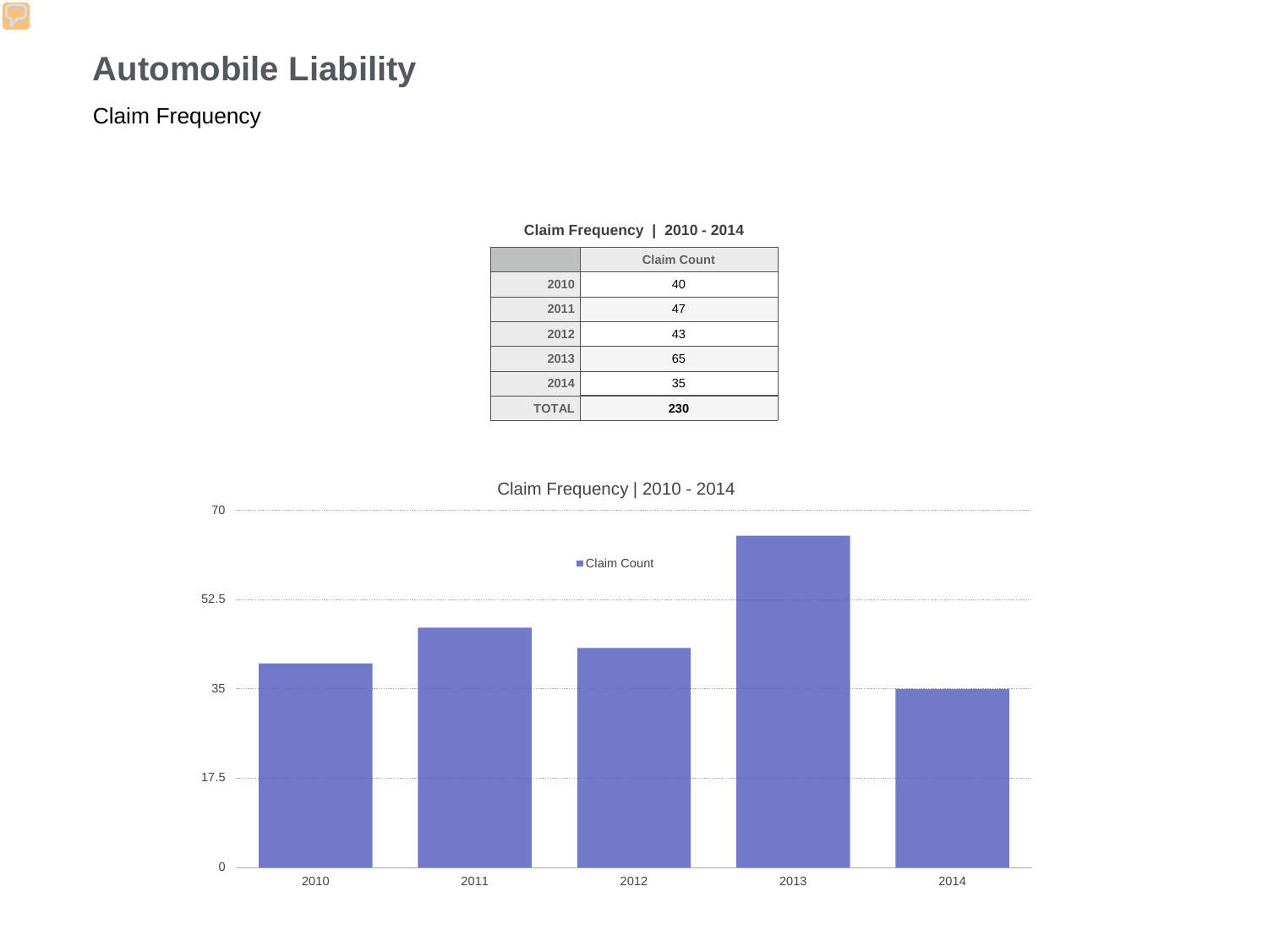#### **Automobile Liability**

#### Claim Financial Summary

|              | <b>Total Paid</b> | <b>Total Incurred</b> |
|--------------|-------------------|-----------------------|
| 2010         | \$315,771         | \$323,118             |
| 2011         | \$220,330         | \$223,256             |
| 2012         | \$93,486          | \$161,402             |
| 2013         | \$304,366         | \$630,451             |
| 2014         | \$39,111          | \$149,347             |
| <b>TOTAL</b> | \$973,063         | \$1,487,573           |
|              |                   |                       |

#### **Claim Financial Summary | 2010 - 2014**



claims.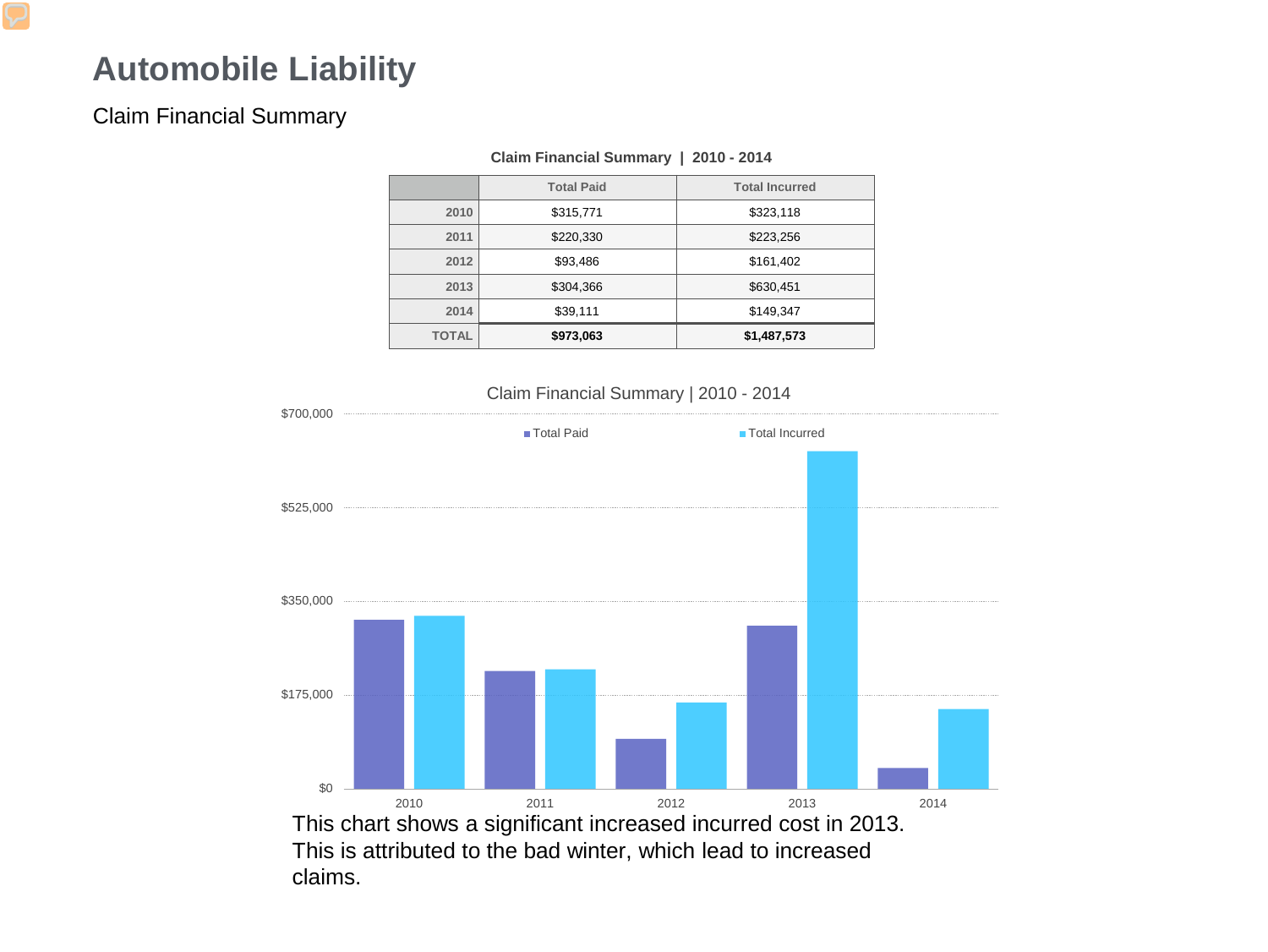#### **Automobile Liability** Annual Claim Frequency by Department

|                      | 2010 | 2011 | 2012 2013 |               | 2014 | <b>Total</b> |
|----------------------|------|------|-----------|---------------|------|--------------|
| <b>DPW - Highway</b> | 18   | 32   | 21        | 30            | 14   | 115          |
| <b>Sheriff</b>       | 16   | 12   | 18        | 27            | 13   | 86           |
| <b>Parks</b>         | 5    | 2    | 3         | 6             | 4    | 20           |
| <b>All Others</b>    | 1    | 1    | 1         | $\mathcal{P}$ | 4    | 9            |

#### **Annual Claim Frequency by Department | 2010 - 2014**

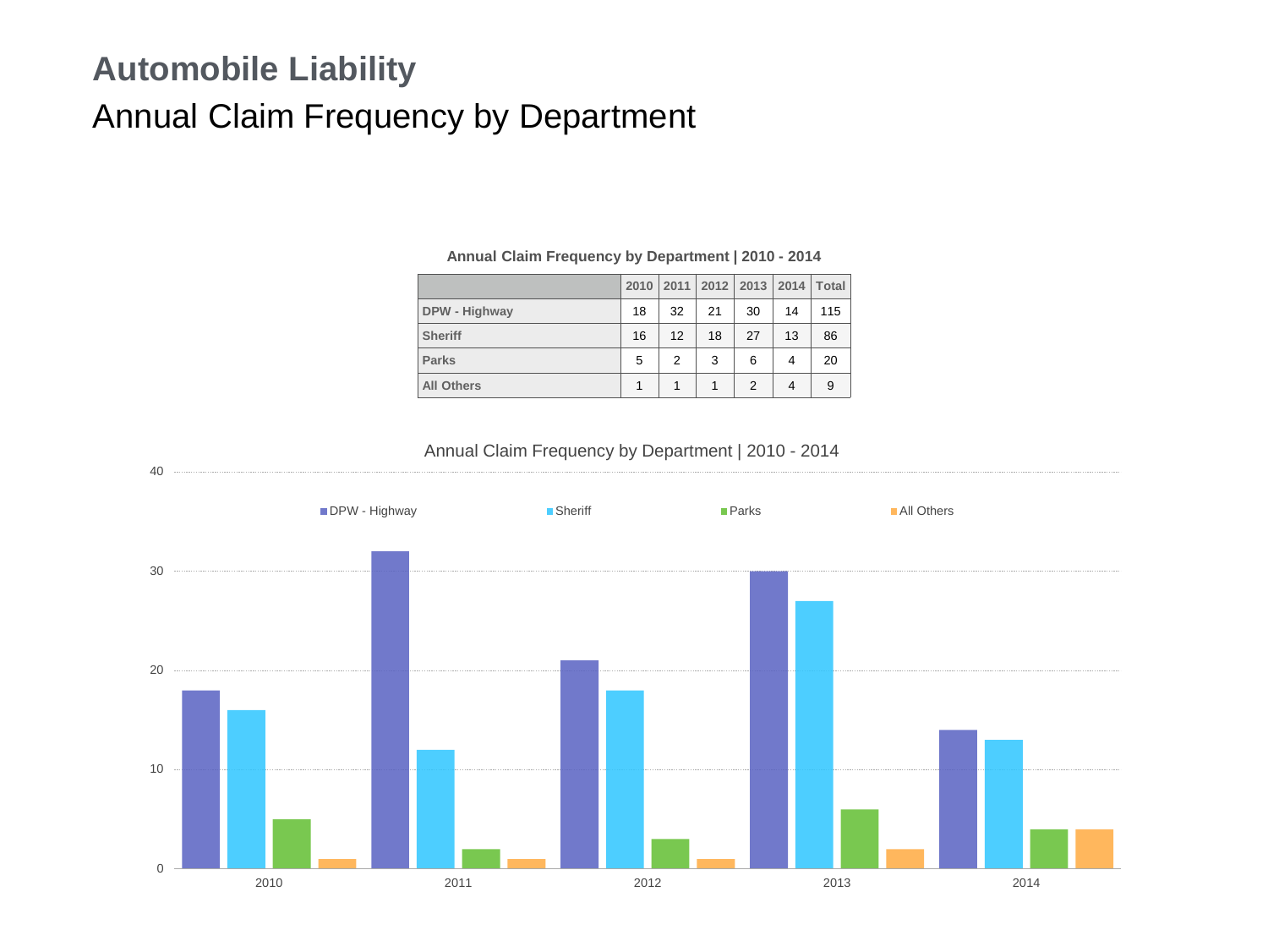#### **Automobile Liability** Loss Control Initiatives

#### • **Milwaukee County Programs and Policies**

- Created Fleet and Driving Policy
- Vehicle Accident Review Committee (VARC)

#### • **Milwaukee County Employee Engagement Initiatives**

- Continue to conduct the Milwaukee County Truck Rodeo Parks and Highway
- **Employee Training Initiatives**
	- Defensive Driver Training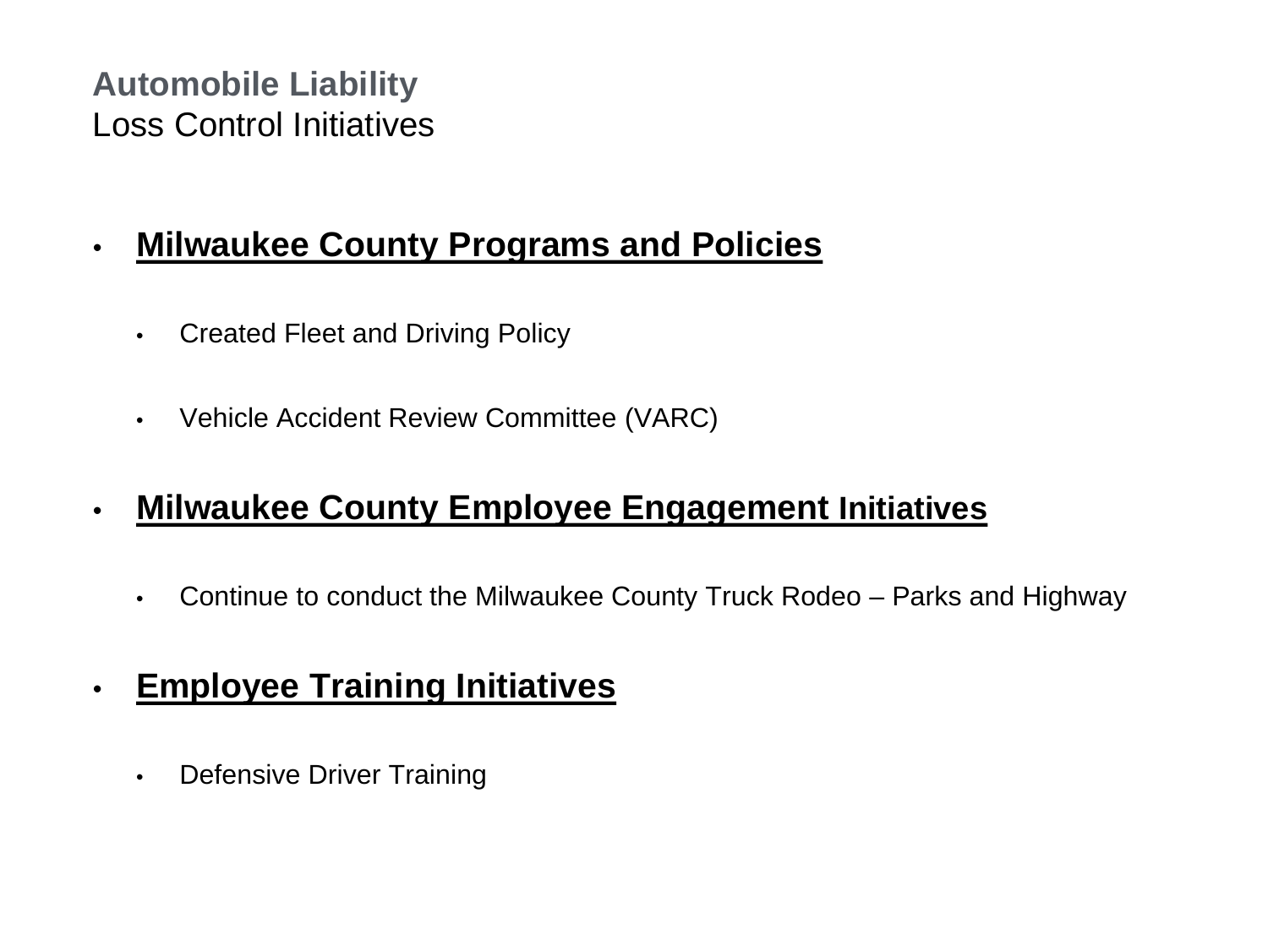# Property Claims

- Property claims refer to physical damage to the County's buildings or structures that result from a covered peril, such as accidents, fires, flooding, or other weather events
- Milwaukee County currently has \$2.8 billion in insurable property assets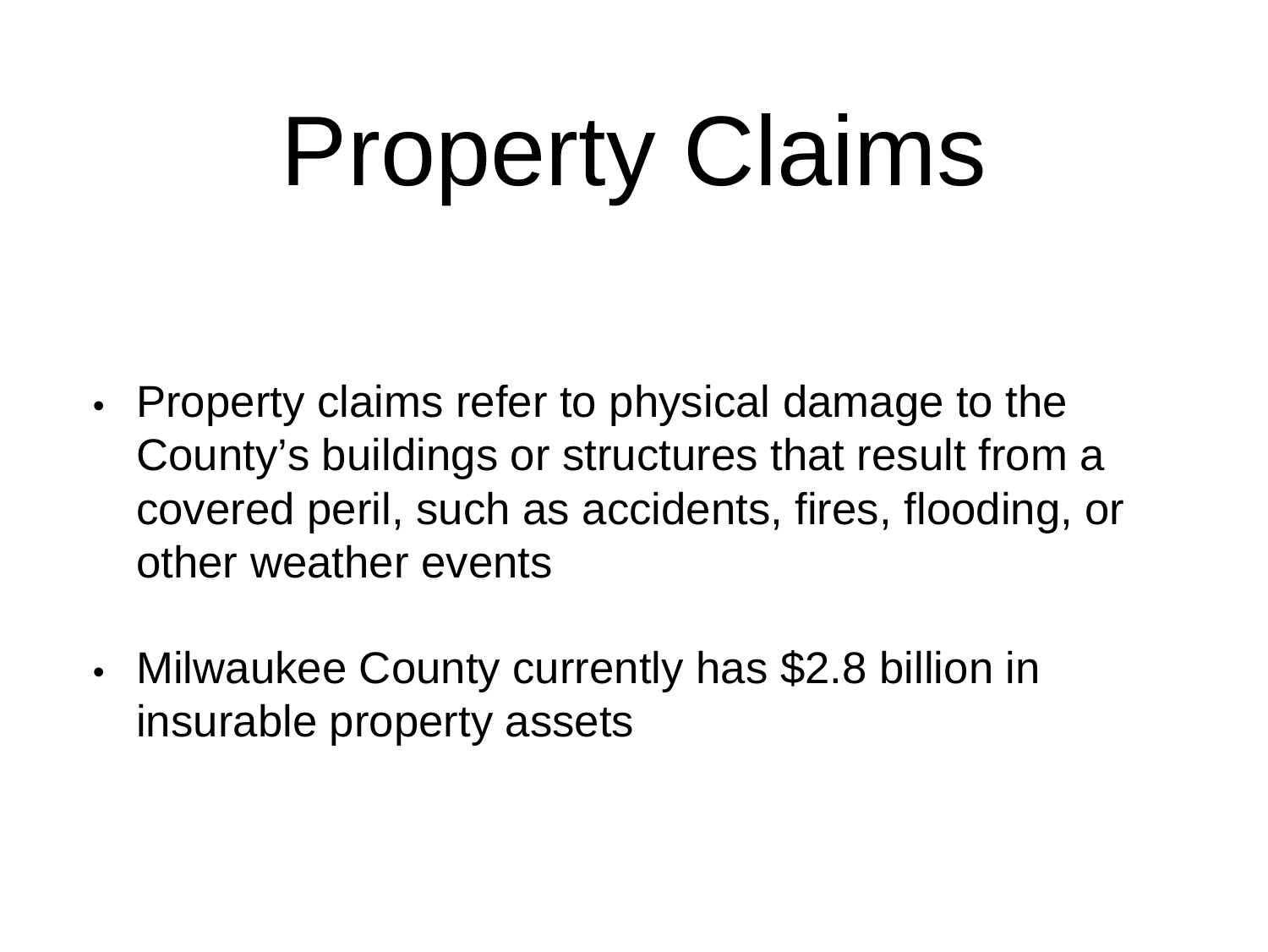# **Property** Claim Frequency

#### **Claim Frequency | 2010 - 2014**

| 2010         |
|--------------|
| 2011         |
| 2012         |
| 2013         |
| 2014         |
| <b>TOTAL</b> |
|              |



The 2013 winter caused an increase in snow loading, ice damming, and frozen pipes that was experienced in both 2013 and 2014 claims.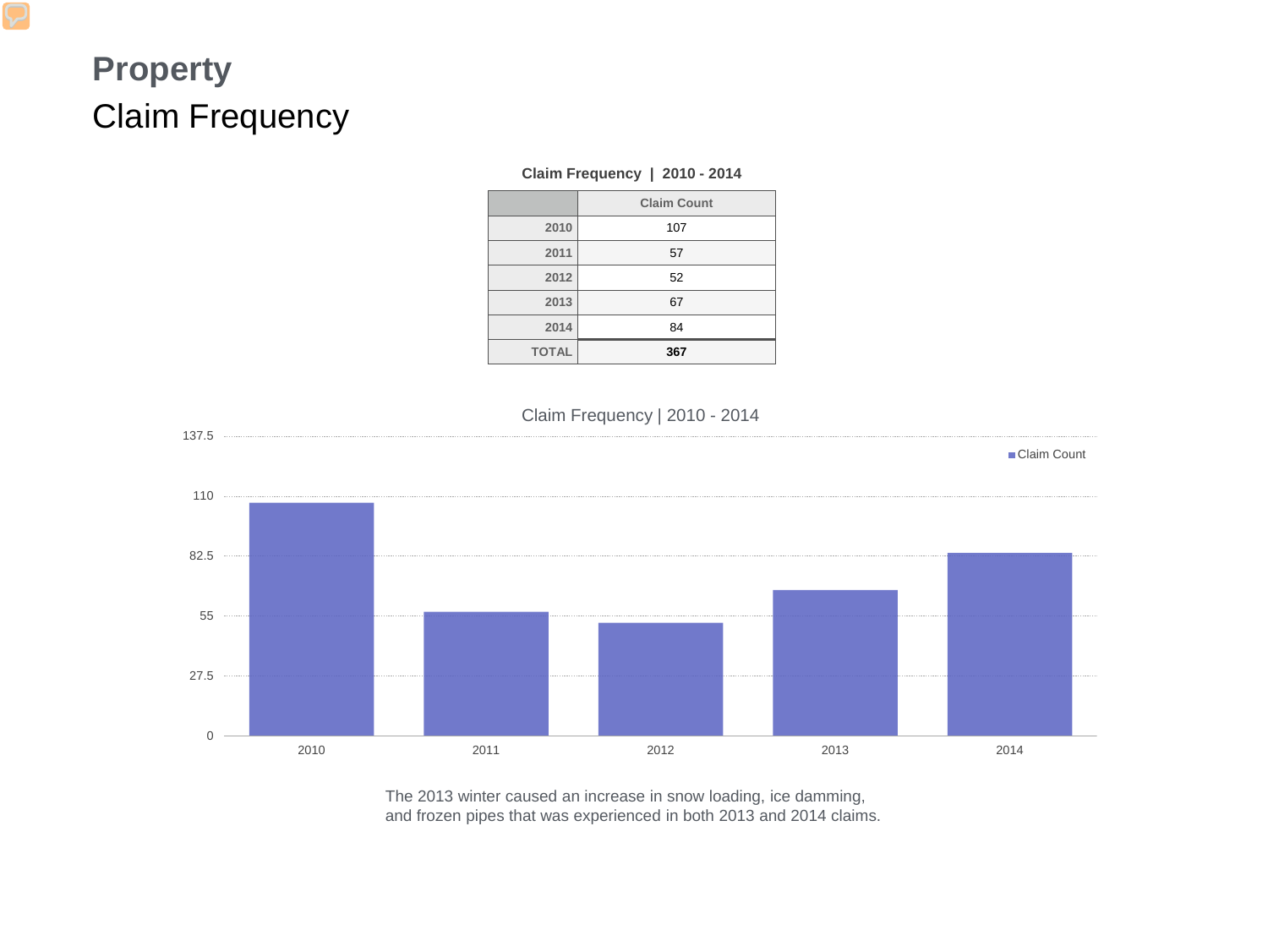## **Property** Claim Financial Summary

| Claim Financial Summary   2010 - 2014 |                   |  |
|---------------------------------------|-------------------|--|
|                                       | <b>Total Loss</b> |  |
| 2010                                  | \$4,689,987       |  |
| 2011                                  | \$2,497,104       |  |
| 2012                                  | \$4,079,050       |  |
| 2013                                  | \$21,122,838      |  |
| 2014                                  | \$2,035,672       |  |
| <b>TOTAL</b>                          | \$34,424,652      |  |

# \$0 \$5,750,000 \$11,500,000 \$17,250,000 \$23,000,000 2010 2011 2012 2013 2014 Claim Financial Summary | 2010 - 2014 **Total Incurred**

The large increase in 2013 is a result of the courthouse fire and restoration. 2014 is still undeveloped as we have 28 open claims that need to be resolved and paid.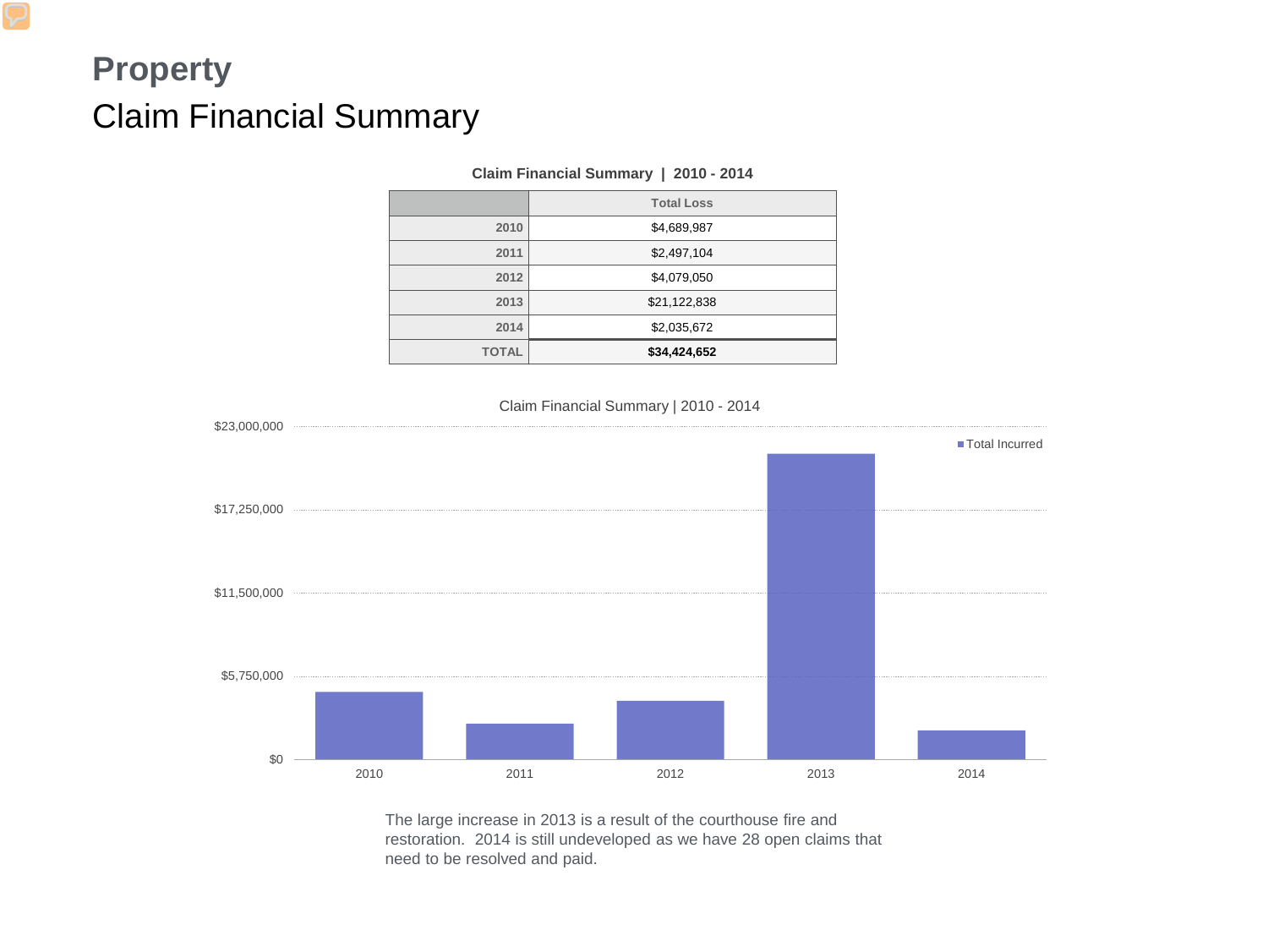# **Property** Incident Types by Frequency & Severity

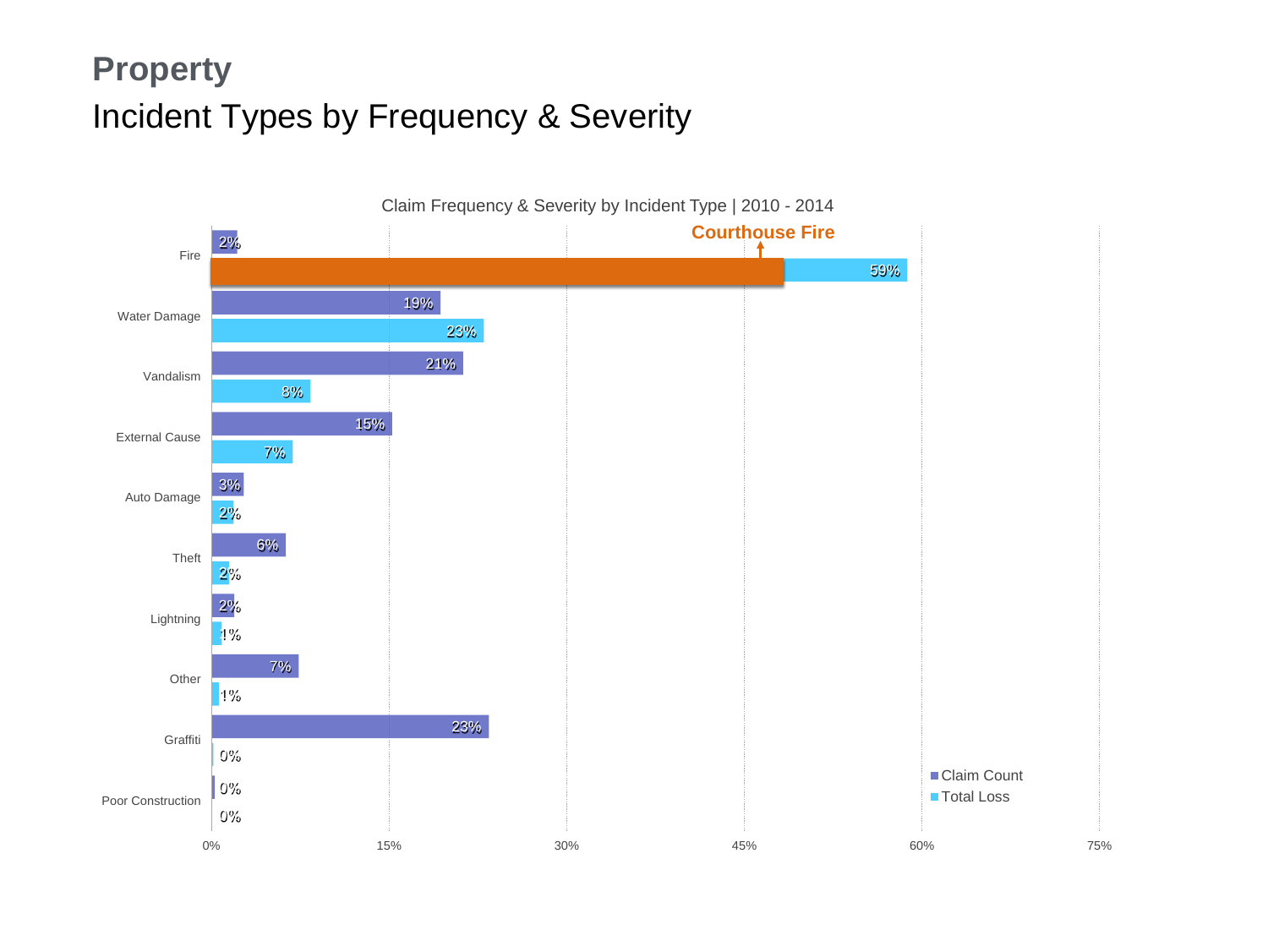## **Property** Incident Types by Frequency & Severity

#### **Incident Types by Severity | 2010 - 2014**

|                              | <b>Claim Count</b> | <b>Total Loss</b> |
|------------------------------|--------------------|-------------------|
| <b>Fire</b>                  | 7                  | \$19,537,320      |
| <b>Water Damage</b>          | 71                 | \$7,917,034       |
| <b>Vandalism</b>             | 78                 | \$2,880,738       |
| <b>External Cause</b>        | 56                 | \$2,362,993       |
| <b>Auto Damage</b>           | 10                 | \$639,994         |
| <b>Theft</b>                 | 23                 | \$517,928         |
| Lightning                    | 7                  | \$298,762         |
| <b>Other</b>                 | 27                 | \$218,512         |
| <b>Graffiti</b>              | 87                 | \$51,369          |
| <b>Improper Construction</b> |                    | \$0               |

#### **Incident Types by Frequency | 2010 - 2014**

|                          | <b>Claim Count</b> | <b>Total Loss</b> |
|--------------------------|--------------------|-------------------|
| <b>Graffiti</b>          | 87                 | \$51,369          |
| <b>Vandalism</b>         | 78                 | \$2,880,738       |
| <b>Water Damage</b>      | 71                 | \$7,917,034       |
| <b>External Cause</b>    | 56                 | \$2,362,993       |
| <b>Other</b>             | 27                 | \$218,512         |
| <b>Theft</b>             | 23                 | \$517,928         |
| <b>Auto Damage</b>       | 10                 | \$639,994         |
| <b>Fire</b>              | $\overline{7}$     | \$19,537,320      |
| Lightning                | 7                  | \$298,762         |
| <b>Poor Construction</b> | 1                  | \$0               |

This chart shows property incident types by frequency and severity. Water damage and vandalism have historically lead in both categories.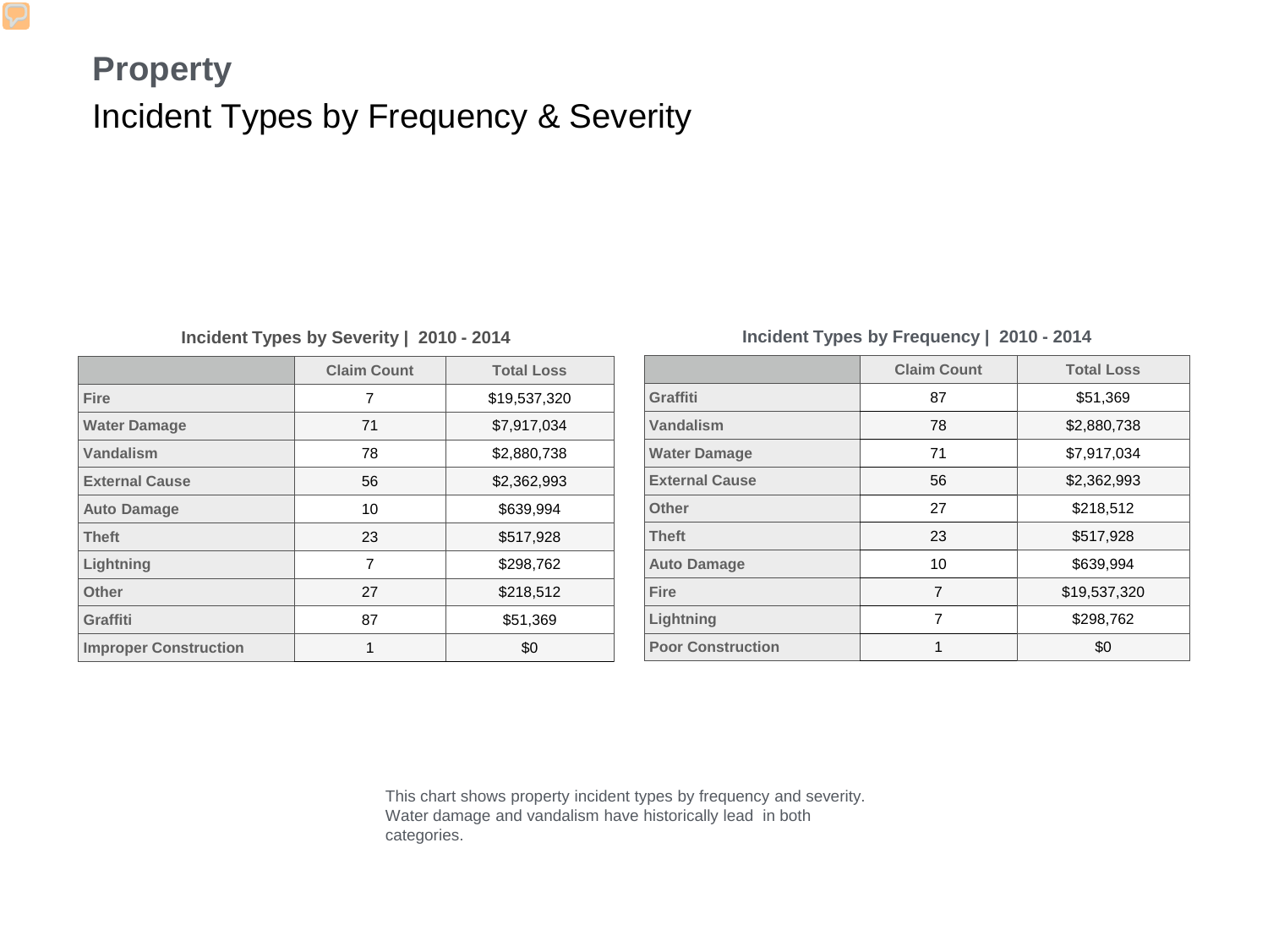## **Property** Claim Frequency by Department

#### **Claim Frequency by Department | 2010 - 2014**

| <b>Claim Count</b> |                |
|--------------------|----------------|
| 284                | 30             |
| 25                 |                |
| 8                  |                |
| $\overline{7}$     | 22             |
| 6                  |                |
| 6                  |                |
| 5                  |                |
| 5                  | 15             |
| 3                  |                |
| 3                  |                |
| 3                  |                |
| $\overline{2}$     | $\overline{7}$ |
| $\overline{2}$     |                |
| $\overline{2}$     |                |
| $\overline{2}$     |                |
| $\overline{4}$     |                |
| 367                |                |
|                    |                |

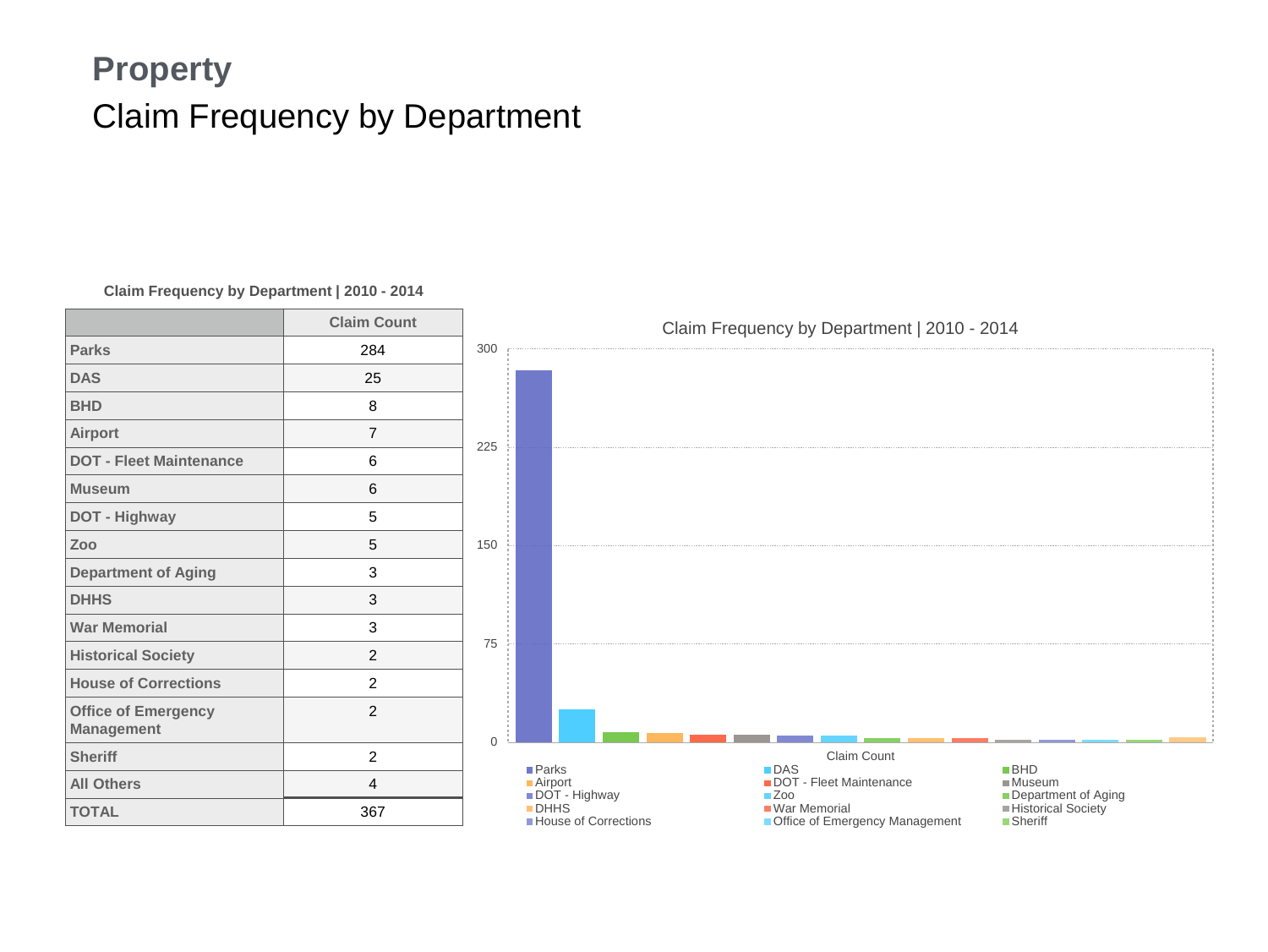## **Property** Claim Frequency by Month

|                  | <b>Claim Count</b> |
|------------------|--------------------|
| <b>January</b>   | 45                 |
| <b>February</b>  | 34                 |
| <b>March</b>     | 37                 |
| <b>April</b>     | 35                 |
| <b>May</b>       | 24                 |
| June             | 25                 |
| July             | 33                 |
| <b>August</b>    | 28                 |
| <b>September</b> | 39                 |
| <b>October</b>   | 23                 |
| <b>November</b>  | 26                 |
| <b>December</b>  | 18                 |
| <b>TOTAL</b>     | 367                |

**Claim Frequency by Month | 2010 - 2014**

#### Claim Frequency by Month | 2010 - 2014



This chart shows the relationship of claim frequency by month. Historically, January has been our worst claim filing month with close to 50 claims in 5 years.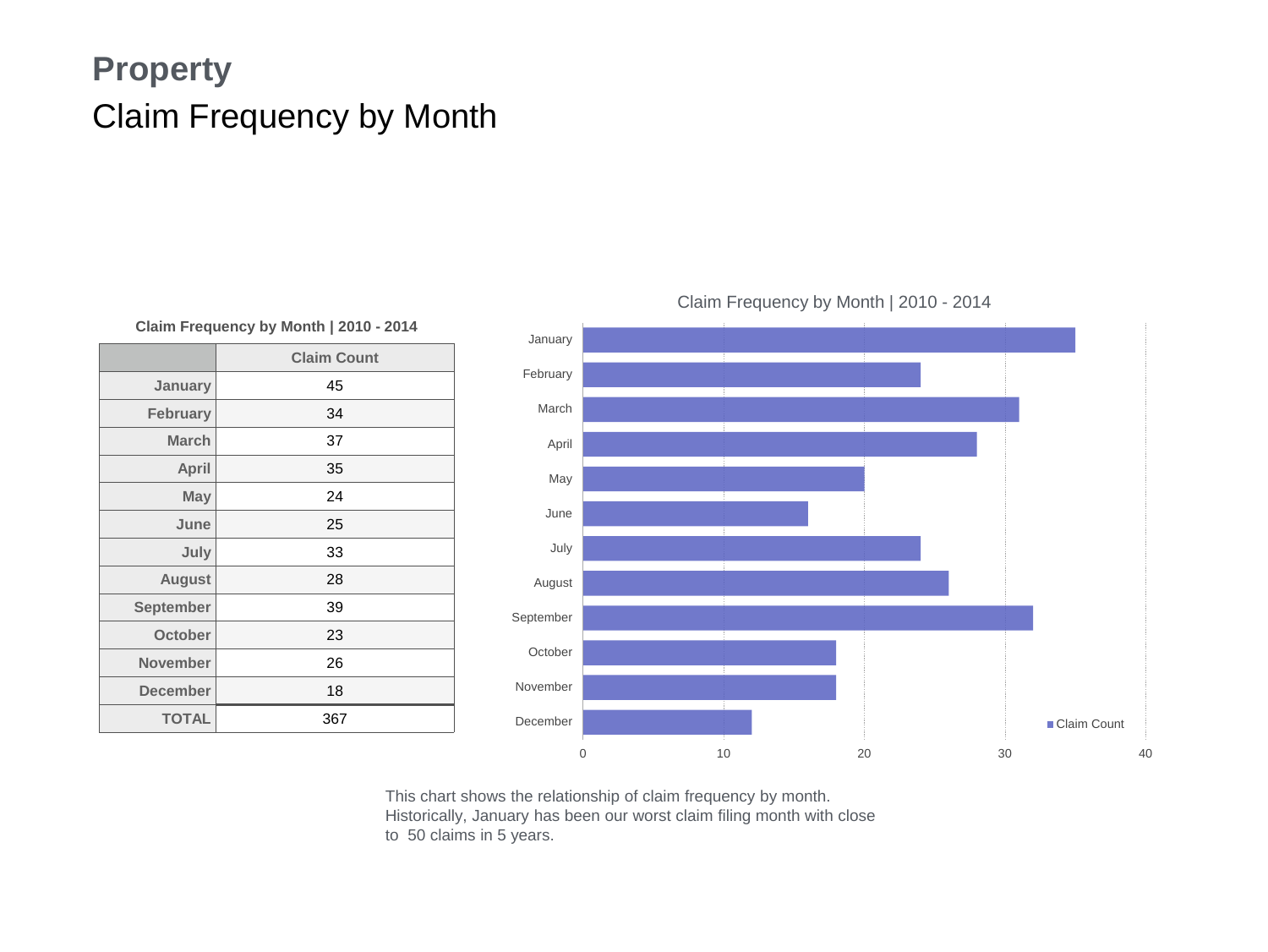# **Property** Claim Frequency in January & February 2015





# **OFF 5 YR AVERAGE**